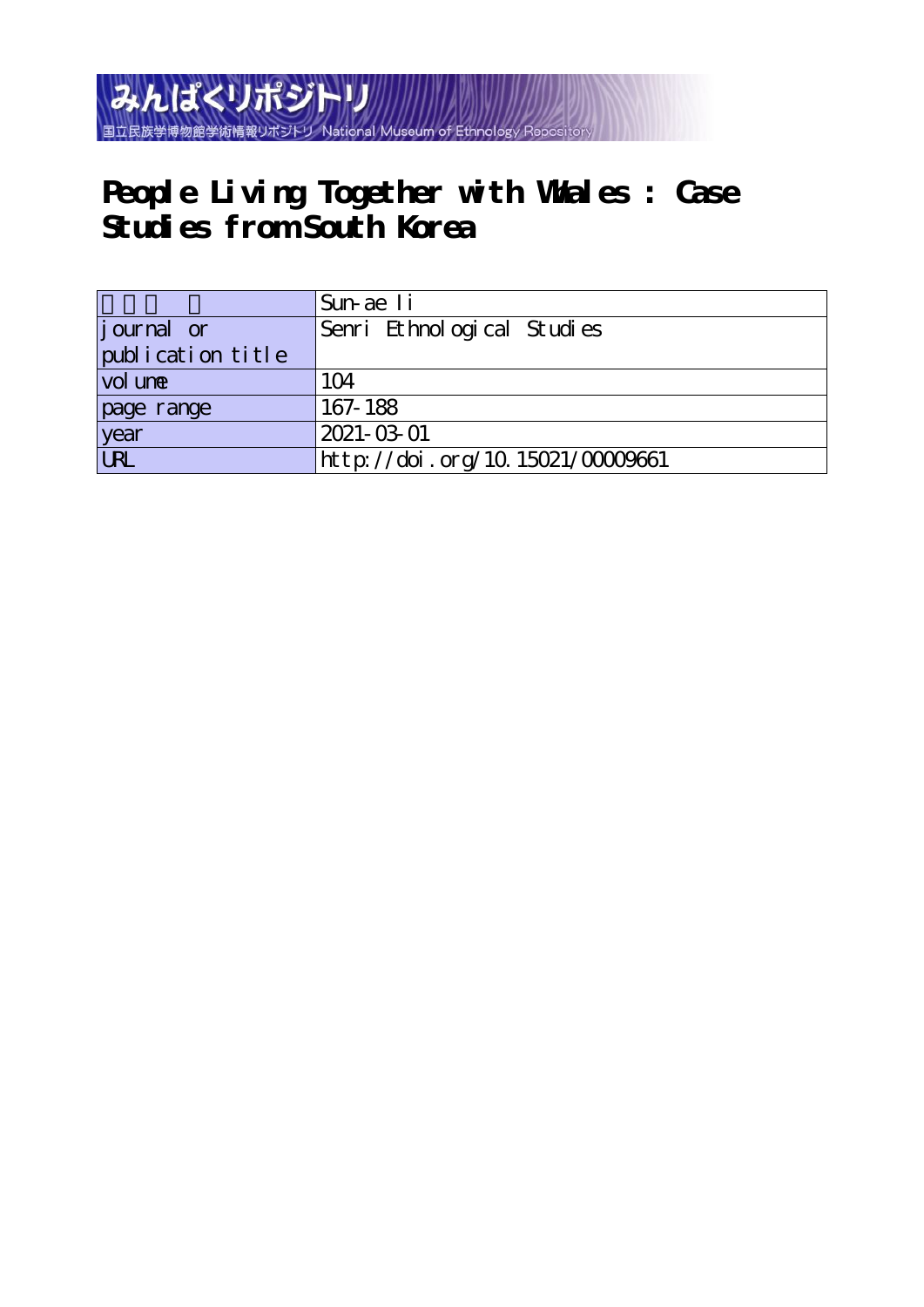# **People Living Together with Whales: Case Studies from South Korea**

**Sun-ae Ii** *Miyazaki Municipal University, Japan*

# **1. Introduction**

The Korean peninsula has a long relationship with whales, but from the mid-19th to early 20th centuries, whalers in the United States, Russia, and Japan have also caught whales off the east coast of the Korean peninsula. South Koreans actively participated in whaling from the end of World War II until the ban on commercial whaling, starting in 1986. Park (1987) studied whaling activities on the Korean peninsula from the perspective of the fishery economic history from ancient times to the 1980s. However, there have been few cultural anthropological studies on people engaged in whaling activities in South Korea, especially in Jangsaengpo village. This paper study explores the establishment of this whaling village by examining the life histories of ten peoples who were involved in whaling in Jangsaengpo.

#### **2. Whaling Base Jangsaengpo**

In Jangsaengpo, where Korea's only one whaling museum is located, the inlet is narrow all the way to the end, but it is deep enough to allow navigation for ships between 700 and 800 tons; the inlet's geographical features also protect against the effects of typhoons. Jangsaengpo prospered as a whaling base from the 1970s until 1985 and had over ten related industries related to whaling, including shipyards, steelworks, ship-fitting yards, whale meat processing factories, and over 42 whale meat restaurants that were visited by more than 500 people per day. Several villagers described the prosperity using the following expression about the years when whaling was thriving: 'when whaling ships came in, even the village dogs would walk around with 10,000 won bills in their mouths'.

Until the 1960s, whalers in small wooden ships were mainly catching fin whales (*Balaenoptera physalus*) of body length more than 20 meters in the East coast of South Korea, where the fin whales were large and numerous, but in the West coast of South Korea, they often caught minke whales (*Balaenoptera acutorostrata*). There were 29 whaling ships in 1966: the 23 large whaling ships, and six small coastal whaling ships. On the Eocheongdo of the West coast of South Korea, about 20 whaling ships a year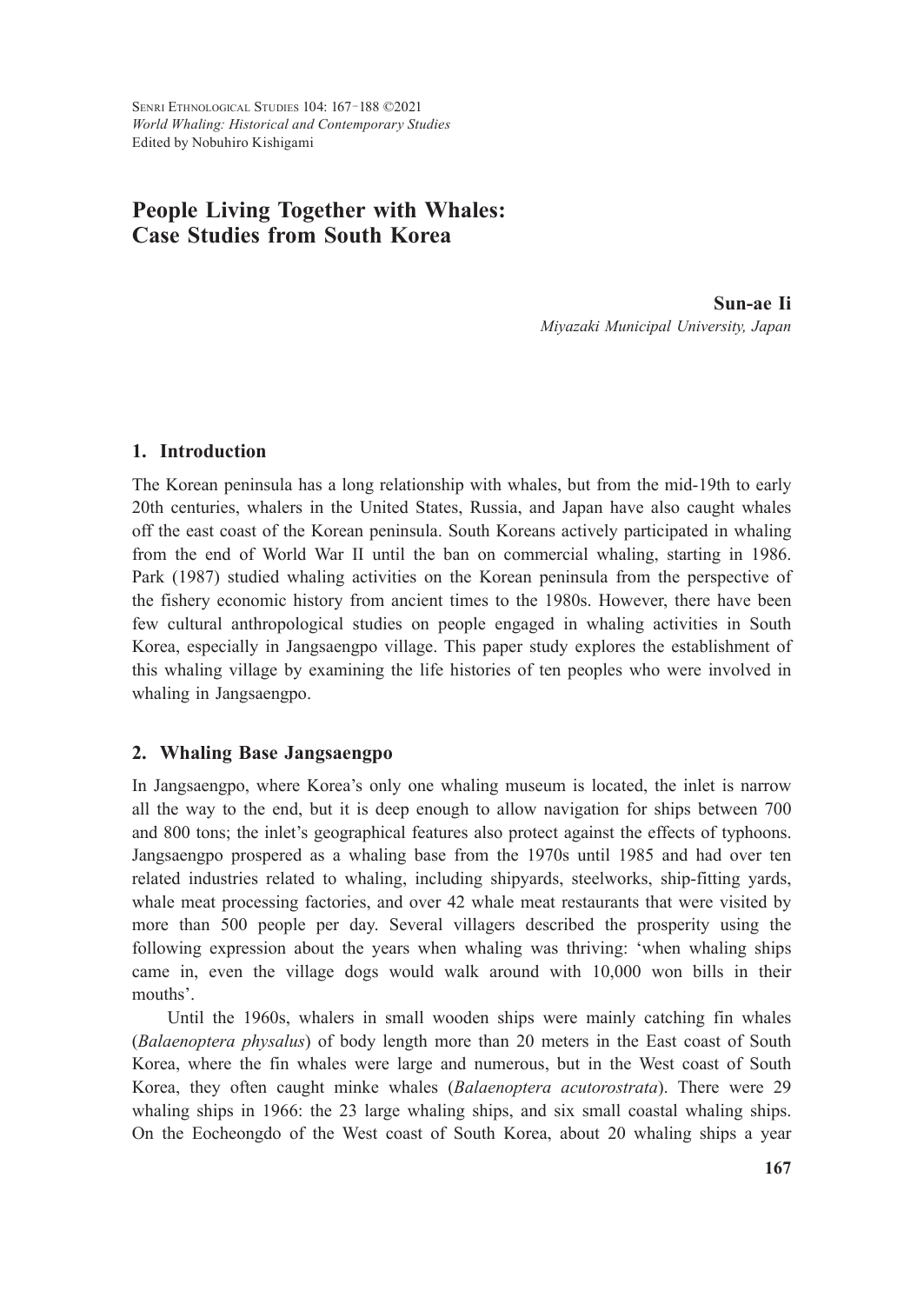went out whaling, but the number of catches was small, and whaling ships accounted for only 10% of the ships in the East coast of South Korea on the Ulsan Coast. At that time, there was no processing facility, and maintaining freshness from the ships to the production area to the consumption area was a major issue.

After the 1970s, the main target of capture was minke whales of body length 6–7 meters. Once profits were secured from the export of whale meat to Japan, shipowners started to use sonar-equipped 100-tons iron ships. The frequency of catches also increased sharply. At the same time, the number of small-sized wooden ships catch decreased. After the disappearance of grey whales (*Eschrichtius robustus*) and fin whales from along the Ulsan Coast, minke whales became more important. The constraints of limited fishing grounds and markets and the increasing modernization of whaling ships and equipment made pelagic whaling more profitable and common. The scale of the whaling ships increased, as did the number of transport and processing ships. All the whale meat was refrigerated and exported to Japan, and the blubber was used as a raw material for highgrade candles and cosmetics. More people started visiting Jangsaengpo to eat whale meat, and whale meat speciality shops were spread along the coast.

The Whaling Fishery Cooperatives was renamed the Coastal Fishing Industry Cooperatives in 1977. The fishing grounds were near Eocheongdo from February to July, and near Ulsan between August and November, but 80% of the catch was processed at Jangsaengpo. The whaling ships only sounded their whistles or raised their fishing flags when they called into port if a fin whale had been caught. The minke whale fishing grounds were around Eocheongdo of the West coast of South Korea in March–April; Ulsan in the East coast of South Korea in May–June; Jukbyeon in July; Ulleungdo and Dokdo (Takeshima) in August; and Pohang and Guryongpo in September. In October and November, Hongdo and Heuksando in the West coast of South Korea once again became the main fishing grounds.

In the 1980s, the fin whale became endangered, and minke whales were no longer catchable in the East coast of South Korea, so the fishing fleets had to sail every year to the West coast of South Korea. There was no wind in the summer in the West coast of South Korea, and the ocean became as flat as a pond, so it was easy to operate, but when ten or more whaling ships were operating at once, the number of minke whale captured in the West coast of South Korea decreased sharply, and the price of the minke whale also increased. Whaling was carried out under the quotas set by the International Whaling Commission (IWC) catch quota, but commercial whaling was suspended. In 1985, South Korea stopped its commercial whaling, although the whaling fishermen were compensated by the Fisheries Agency. However, unless they switched occupations or changed to pelagic trawling, longline fishing, large polar net fishing, or other types of fishing, they still faced unemployment (Ii 2012: 270–271).

Although the number of permanent residents in Jangsaengpo was 15,000 until the mid-1980s, in 2005, the number of permanent residents was 1,652, which represents about 10% of the population of 25 years previous (Ii 2007: 137). However, the actual number of residents was only about 500, while the remainder lived in Ulsan City but never changed their residence registration. In addition, the elderly population aged 65 and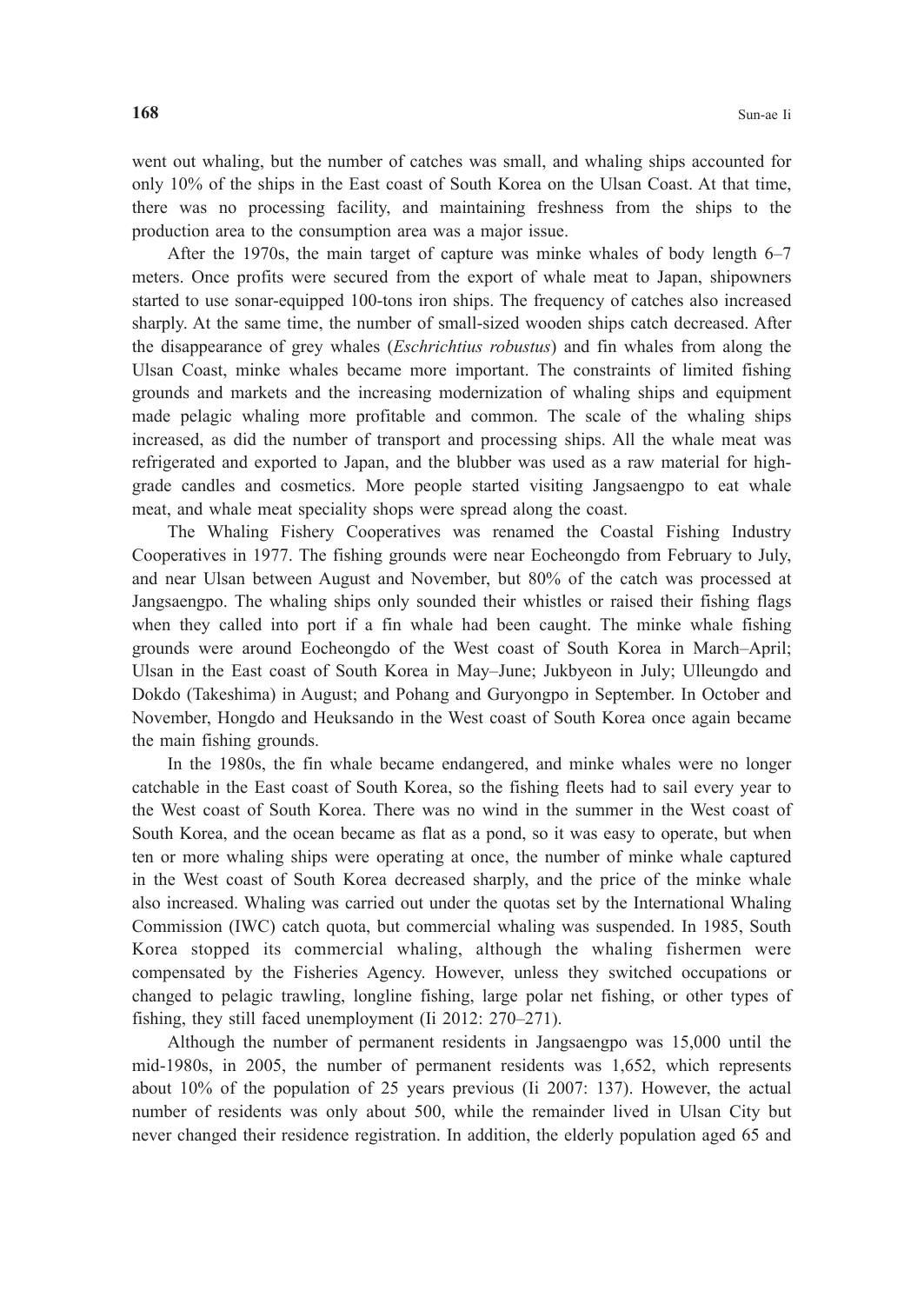over was 232 people (133 women and 99 men) and accounted for about 60% of the number of residents. Residents of working age were engaged in work related to agriculture and fishing, shipping and port distribution, and restaurants, including whale meat speciality stores. In addition, customs staff and navy personnel raised the daytime population to 2,000–3,000 every year, four to six times larger than the number of permanent residents. However, in 2008, the area was developed as a whale-themed tourist destination, and in 2017, about 800,000 tourists visited, bringing in about US\$2million into Jangsaengpo (Figure 1).



**Figure 1** The number of visitors and income of Jangsaengpo. (Source: Created by Sun-ae Ii using data prepared by the Whale Tourism Division, South Ward Office Ulsan City)

#### **3. People Involved in the Whaling Industry**

# **3.1 First-Generation Whaling Harpooner Kim (Born 1926, Jangsaengpo)**

In 1942, at the age of 16, Kim became a crew member as a stoker on board the Japanese whaling ship *Hoyomaru* thanks to an introduction by his maternal uncle. The following year, he became a third-class deckhand; he slept in the daytime, then stood watch during the night, when the other crew members went to sleep. The following year, he became a second-class deckhand on the *Takunanmaru*, but he returned to Jangsaengpo two years later after Japan was defeated in World War II. Whaling technology was still in its infancy in Japan, and most whaling was done around the Hokkaido Hanajima and Kuril Islands. During the Japanese colonial period, the Japanese engaged in whaling at Jangsaengpo, and there were many South Korean people on board the whaling ships. The South Koreans with exceptional vision went to Antarctica, but Kim could not go because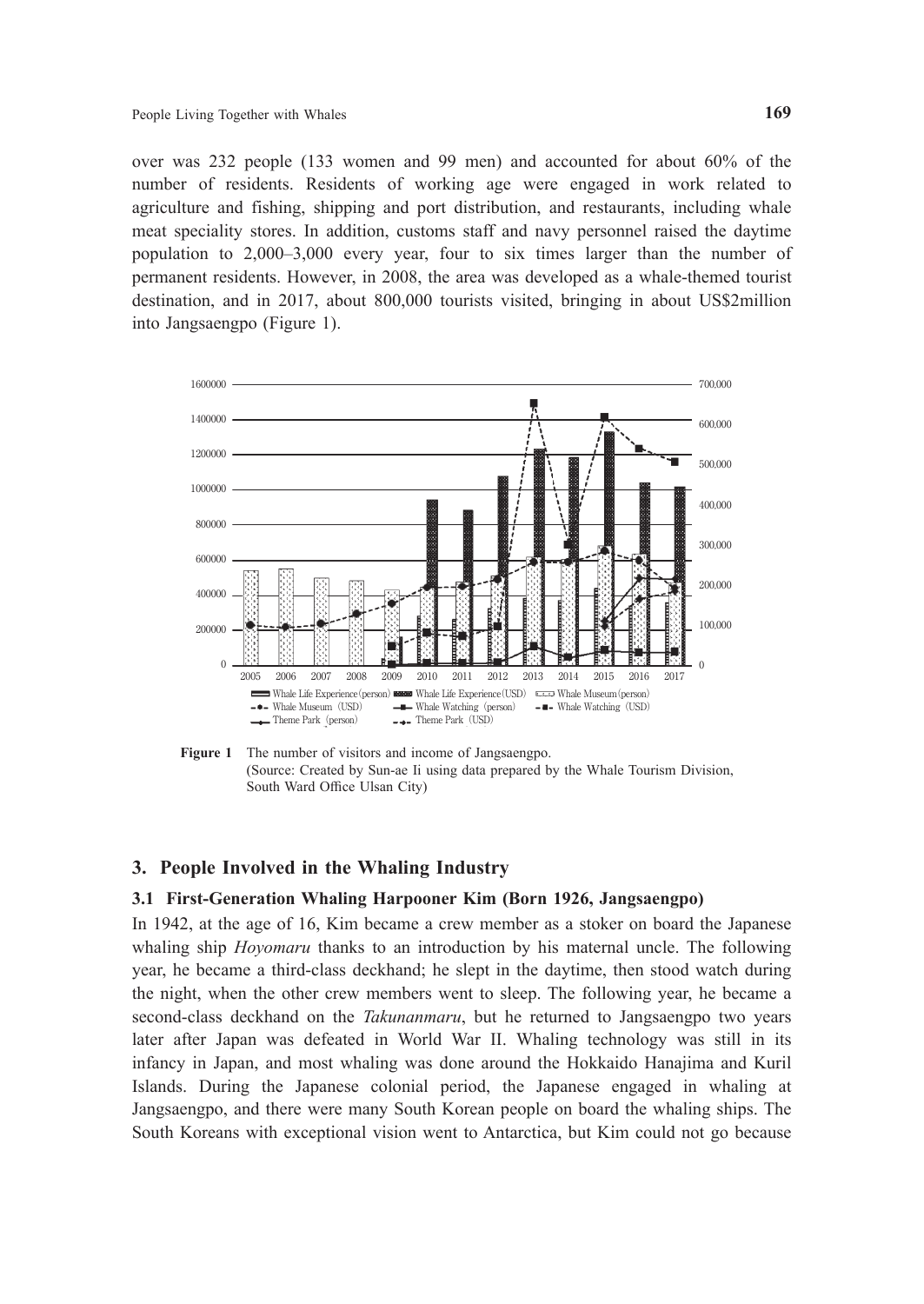he was still a teenager. Those who went to Antarctica boasted that they earned 10,000,000 won in cash in just half a year and could return home to buy rice paddies. The primary school that Japanese students attended was behind the present-day in 2008 welfare hall, and the school where that Koreans attended was at the main entrance to the present SunKyung medical company. The temple, dedicated to the village's guardian deity, was once under a Japanese shrine, but the shrine was destroyed after the defeat of Japan in World War II, and only remnants of statues and the shrine remain. There were many Japanese whalers, so many people in Jangsaengpo spoke Japanese, and they and the Japanese whalers got along well. Many Japanese people raised after the war have visited the village for sightseeing.

After World War II, Kim went to Pohang with villagers who had whaling skills. Senior villagers became harpooners, and Kim was employed as a ship's captain. After a few months, the harpooners fell ill, so he worked as a harpooner for a year before being called back by Jangsaengpo's whaling company. After he returned to the village, he mainly operated in Pohang in Guryongpo, went north to Jukbyeon and Mukho, and caught mostly minke whales and dolphins. His ship did not catch fin whales because the ship was small. In Jangsaengpo, Kim worked as a harpooner from age 23 until he was 60 and commercial whaling was banned.

Ulsan was the center of Korea's commercial whaling activities, and the whalers worked on the West coast of South Korea from Heuksando to Daecheongdo and in the East coast of South Korea area from Ulleungdo to Sokcho. At Ulsan, they caught more fin whales and other large whales, but as those became scarce, they started to catch minke whales. At that time, a harpooner was paid more than the captain—100,000 won for four trips, and payment was in advance of each trip. Scouted harpooners (that is, high performers recruited from other ships) could receive an increased salary, ask for raises to their monthly salaries, or ask for raises to the allowance per animal caught.

When a whaling ship returned to the harbor, the shipowner cut the whales' back and neck meat, and the seafarers offered the meat and alcohol at the shrine in a ritual. Kim went to Heuksando every year and worked until November, then he rested through December and repaired the ship to welcome in the New Year. After the New Year, he stayed in Heuksando and Daecheongdo until the end of March by the old calendar (equivalent to April to May), then returned to Jangsaengpo and caught large whales from June to October. In November, they caught grey whales coming south from the Russian coast. When whales were caught, their bodies were cut vertically with a big knife by the butchering division chief; then, the chief supervised the rest of the cutting by the butchery crew. To ensure that the whale meat stayed fresh, the butchering was carried out quickly by a large team. Kim says that he learned most of his whaling and butchery techniques from his time on Japanese whaling ships. After the ban on commercial whaling, he could not find work in other marine-related pursuits, so he had to rely on working in the fields for self-sustenance.

#### **3.2 Best Whale Harpooner, Ri (Born 1930, Jangsaengpo)**

In 1944, at the age of 15, Ri joined the whaling ship *Rexmaru* of the Japan Whaling Co.,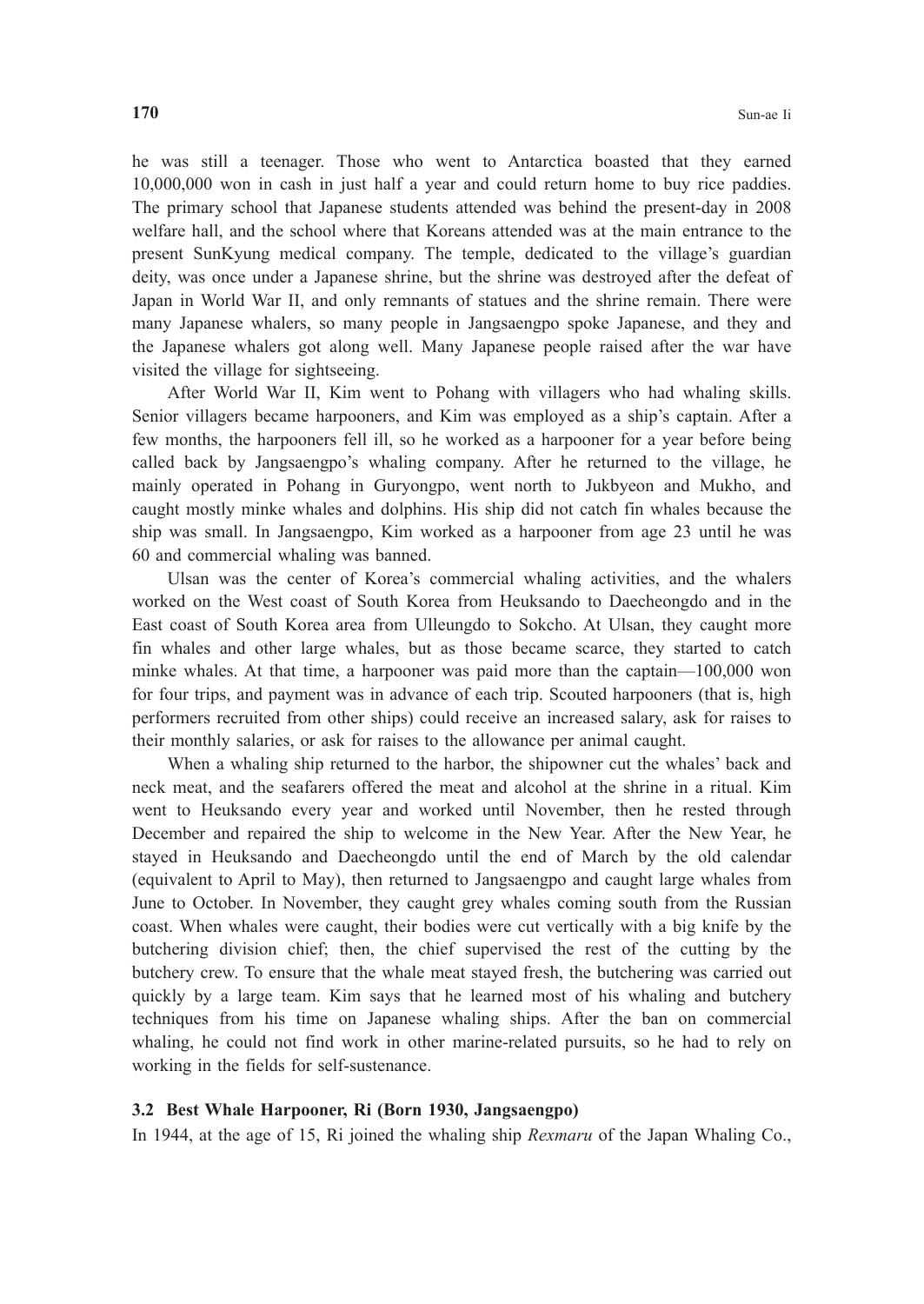Ltd., signing on for one year as a chef. His second-eldest brother was also working on the *Rexmaru*, so Ri was able to get his position with an introduction from his brother's wife's maternal uncle-in-law, who was a deck leader. At that time, about 100 people were involved in whaling-related jobs such as crewing on whaling ships and taking part in butchery operations in Jangsaengpo. Ri's ship operated from June to October in Ulsan, and from October to November they followed the northbound whales to Guryongpo, Jangjeon, and Wonsan in the East coast of South Korea. Ri went to Wonsan to hunt for whales, but there were not many, so he went south and stayed at Jumunjin. The day after he arrived, he found many pods of whales. He spent the New Year in Jangsaengpo, and, at the end of February, he stayed in Japan for two months to repair the whaling ship.

At that time, he was catching fin whales, not minke whales. There were many fin whales at that time, and they often surfaced when the weather became cold. The Japanese did not employ Koreans in high positions such as harpooners, chiefs of engineers, or captains, although outstanding Koreans could become chief mechanics or deck leaders. Seven or eight ships were in operation at the time, but the ship where Ri was working did not catch a single whale, and he was sent to Guryongpo. Even in Guryongpo, he did not catch a single whale, so they began hunting deeper until Jangjeon where, when the sun comes up, he could often see fin whales spouting. Once, as he was going south in November 1944, Ri caught a whale at Jumunjin and butchered it in Guryongpo; in Jangjeon, he caught many whales. At that time, seven or eight Japanese whaling ships could catch barely 100 whales in a year. One year, they caught 120, and this was so unusual that the achievement was commemorated at the Jangsaengpo Elementary School.

Three years after Japan's defeat in 1945, a Korean whaling company was established, and Ri received two 50-tons wooden ships for retirement from the Japanese whaling company and began South Korea's first whaling operation. Twenty-four people worked on the whaling ships, and around ten were engaged in butchering the catch. For about three months from the start of June, they caught 20–30 whales. Then more people started whaling, remodelling general fishing ships and adding harpoons.

Most whaling companies employed 12 people, including the harpooners, to crew each ship for a year. However, if the harpooner was not good at the job, the company could go bankrupt. At Jangsaengpo, many fin whales were caught—20 or 30 in April alone—and the whaling ships were changed from wooden ships to iron-clad 100-tons ships powered by steam or diesel engines. The ships captured the highest numbers of large whales when it was hot—August and September—and sold most of the captured whale meat to Busan. It was said that the Busan people ate ten whales meat a day. Laborers in Busan swore that eating one chunk of whale meat was better than eating rice.

In Jangsaengpo, the whaling ship's crew were given whale meat on their return, and they shared the meat with their relatives and friends, so the whale meat was not bought. In addition to the belly skin, meat, and viscera, they got oil from the fin whales. The fin whale of body length at least 20 meters was considered a parent, and any less than 14 meters or so was a child. All of Korea's whale meat production has been exported to Japan since the 1970s.

Ri worked in Pohang as a deck leader for a minke whaling ship with a 50mm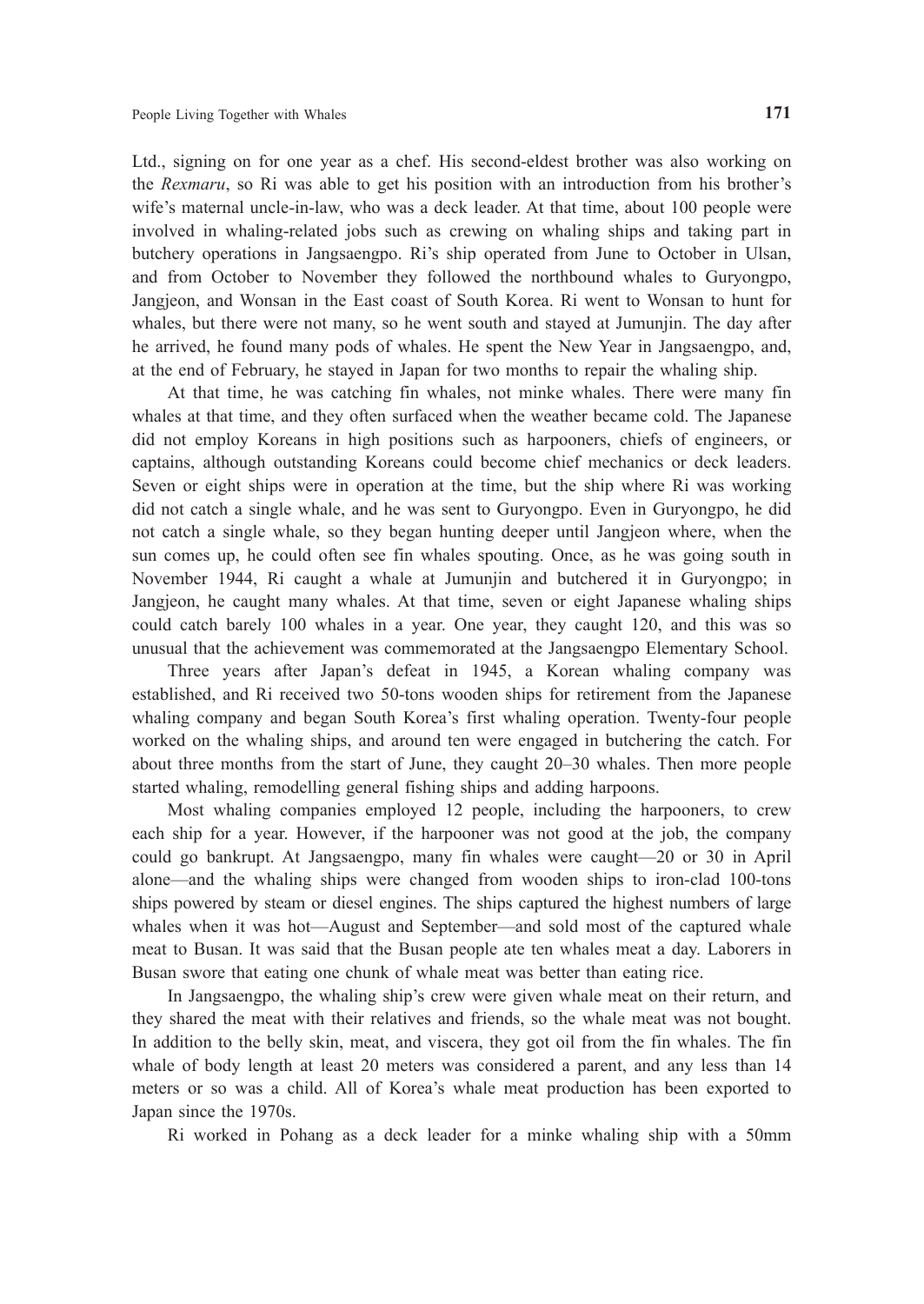harpoon cannon for two years. His monthly salary as deck leader was equivalent to the price of one pair of work pants; before the 1950 Korean War, a captain's monthly salary was equivalent to 40kg of rice. In those days, a worker who could receive 1.6kg of rice per day was considered a good earner. After returning to Jangsaengpo, Ri got on a wooden ship equipped with a 70mm harpoon gun and was employed as a first-class deckhand because he captured fin whales well. A 12-man crew consisted of the cook, daily crew (third-class deckhands), second-class deckhands, first-class deckhands, the chief mate, the captain, the harpooner, the chief engineer, and mechanics.

 After a year-long contract, good harpooners were sometimes recruited by another whaling ship, sometimes being replaced by a relative. However, harpooners who never caught anything were fired, even in the middle of a contract. Ri entered military service in August 1950, when the Korean War broke out, and he was released in 1954. Pohang lost its whaling ships during the Korean War, and only Jangsaengpo had more than ten whaling ships left. As a result, Ri knew the places where whales could be found and became the navigator, the person who decided where to position the whaling ship. However, the wooden ship he was riding had a decrepit harpoon, so he had a low whale catch. When the whaling company blamed the ship's poor performance on the harpooners, ignoring the faulty equipment, Ri quit the company and became the captain of a whaling ship in Bangoejin in Ulsan. Whaling was still profitable, and catching just one whale was enough to work off any debts accrued during lean periods. However, if Ri caught no whales, the crew received no pay. A harpooner from the age of 31 until the whaling ban, Ri was named the best harpooner twice in his 30-year career (Photo 1).



**Photo 1** The last and best whale harpooner in Jangsaengpo, Ulsan, South Korea. (Photo by Sun-ae Ii, September, 2007)

 After the New Year's Day passed, Ri would hunt around Eocheongdo in February, operate for a month and a half to two months, and return to Jangsaengpo for fin whale hunting season. On rare occasions, fin whales caught at the beginning of the year could multiply in value. Fin whales were fixed by the tail to the ship and dragged to port and butchered. Fin whales could yield (in addition to edible parts) 40 to 50 drums of oil from the bones and skin. If a fin whale could not be caught, Ri returned to Eocheongdo again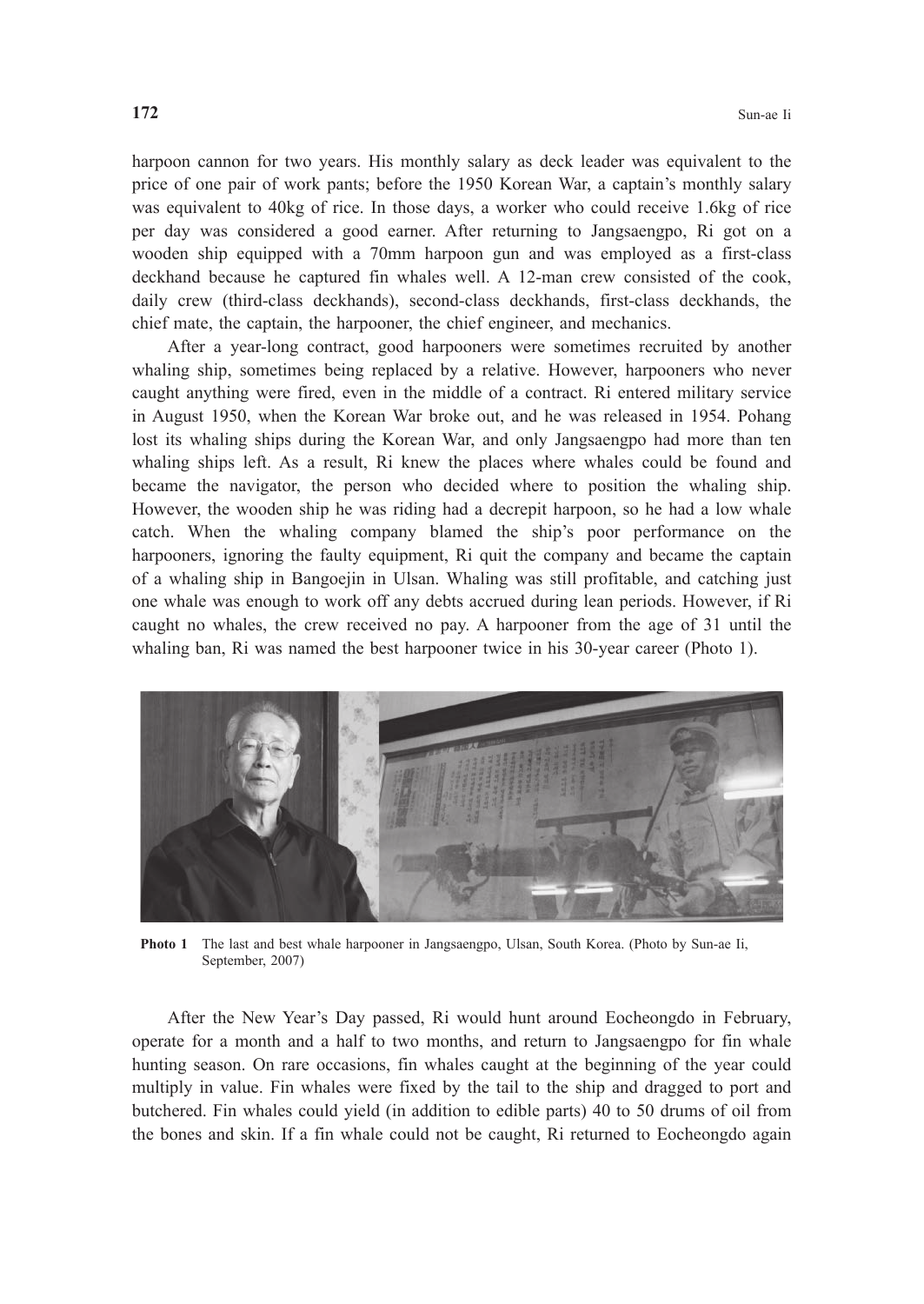to work, and if he still could not catch one, the ship would head south to Heuksando to work, and then go back to Jangsaengpo. On Heuksando, there was a place, established in the Japanese colonial era, to lift and butcher whale corpses; today, it is a whale theme park. In September and October on Guryongpo, and in November in Jangjeon, simple plants were set up to dismantle large whales. If Ri caught a large whale at Ulleungdo, it would rot before it could be dragged back to Jangsaengpo. When he caught a small one, the crew left it intact to sell at auction.

At Eocheongdo, minke whales were caught most often in February. Once the wooden whaling ships were replaced with iron ships, the butchering crew could use the same ship to butcher the minke whales on board; the whale meat could be refrigerated and kept on ice for later sale or consumption The most delicious parts of the minke whales were grilled and eaten with soy sauce, garlic, and pepper powder in sauce. After the population of fin whales decreased suddenly in the 1970s, there was a ban on hunting them, so Ri's crew switched to hunting minke whales.

In the 1970s, people in Seoul built the first 99-tons iron ship equipped with sonar and launched it from Incheon. The whaling ship *Dongbangh*o recruited seafarers, and they talked about scouting Ri as a harpooner. At that time, the ship's captain supposedly received a salary of 5,000 won, the equivalent of 80kg of rice, but Ri was given an advanced payment of 500,000 won—the highest-ever fee for a single harpooner. From a wooden ship, for two years in a row, he caught more whales than anybody else, catching two or three whales caught in Eocheongdo and 12 whales at Ulsan. The ship's captain bought each of the crew leaders, including the harpooner, a new suit for their endeavors. After being on the same ship for three years, Ri was scouted for the whaling ship *Dongbangho*. For two years, he was able to catch fin whales three days out of four. However, the headquarters of the company was in Seoul, and the president knew nothing about whales. For two years, at the beginning of spring, Ri was forced to go to Eocheongdo to catch minke whales; the hunting season for fin whales began in March, but Ri could not get permission to travel to Jangsaengpo, so he continued to operate in Eocheongdo for three to four months. The sailors missed both their kimchi and their women when they had to stay for a long time in Eocheongdo. When the ship was operating in Jangsaengpo, the crew could return home more often, so they did not have stress, and there was no need for quarrels amongst the crew; however, if they stayed for more than a month, fights occurred due to the stress.

After another ship caught fin whales first, Ri's ship was finally ordered by the company to return to Jangsaengpo. When he returned to Jangsaengpo, the weather was so bad that they could not operate for a few days. Then the company tried to change harpooners, so Ri joined the ship *Jinyangho*.

Ri recalled that he could see where fin whales took a few breaths and then dived, so he could stop the ship, wait quietly for their next surfacing, judging where they would come up and staying at a good distance, and then harpoon them. While the *Dongbangho* caught 12 minke whales in the West coast of South Korea, the *Jinyangho* caught even more. The *Dongbangho* was able to find whales using sonar, but the whales would notice the radar used to follow them and flee. After harpooning a whale, the crews would have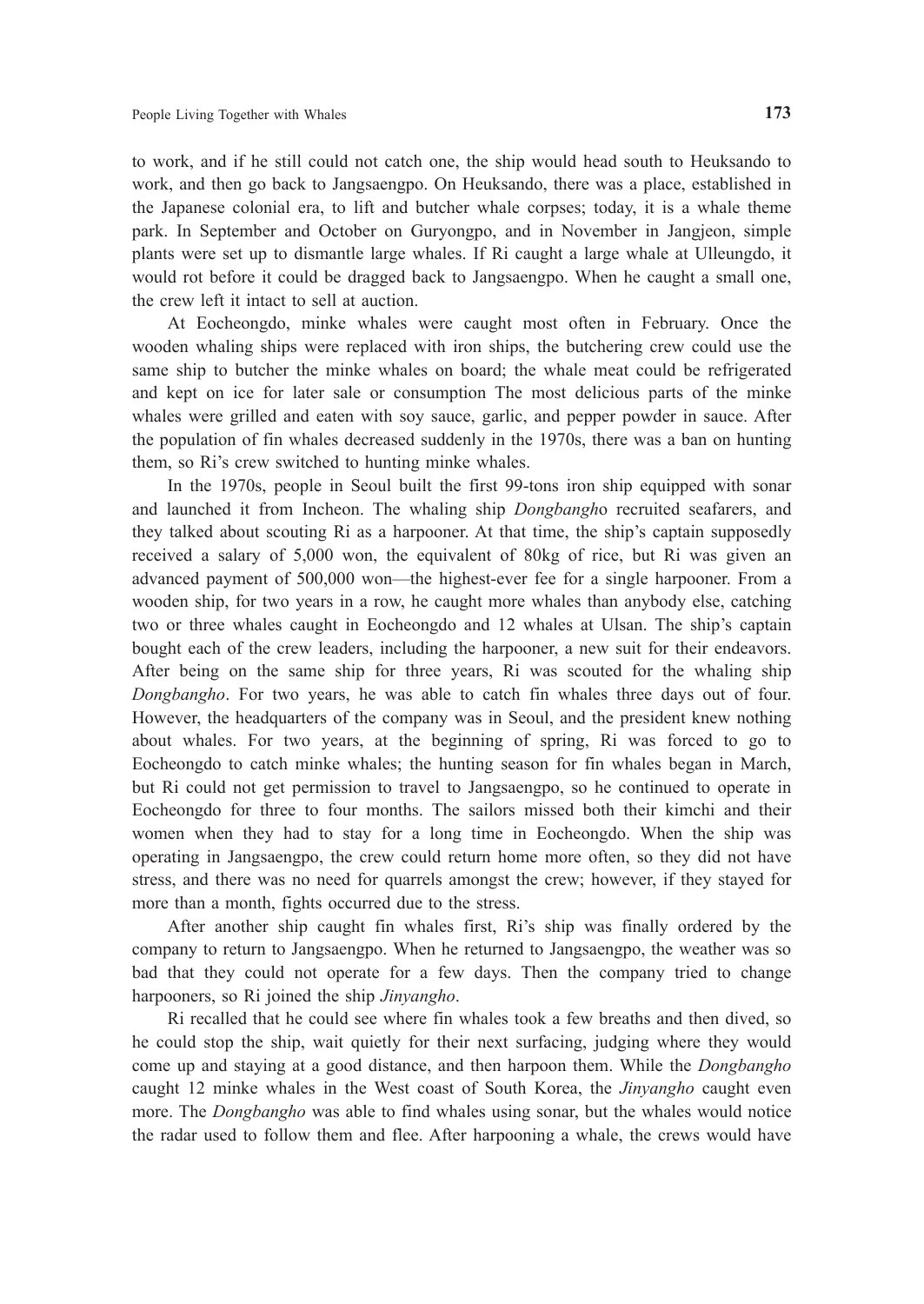to wait over an hour for the whale to weaken. The *Jinyangho* could carry up to 15 carcasses, and when the weather was good, they would call a transport ship from Jangsaengpo, transfer the minke whale bodies on ice, take extra ice on board, and continue whaling. Ri's crew would hunt while travelling north from Eocheongdo, Daecheongdo, and Socheongdo on the West coast of South Korea. Ri returned to Jangsaengpo around March to hunt fin whales, and then go north to the East coast of South Korea from mid-April to the end of May to catch minke whales. However, since the northeast wind blows in June on the East coast of South Korea, the sea was very rough. Thus, the whaling ship *Jinyangho*'s catch would be 30% less than on the West coast of South Korea. In June, the weather on the West coast of South Korea was fine and brisk, ideal for hunting. They caught so many whales near Daecheongdo in the West coast of South Korea that they had to call out the carrier ships several times during the operation to transfer the whale meat. They operated around Heuksando until the end of October when the northwest monsoon winds blow. If they travelled 100 miles from the island towards China, they would find many whales. If the *Jinyangho* could not catches many whales at Ulsan, Ri would move them to Eocheongdo. If they still could not catch much there, the ship went south to Heuksando Island.

Three or four people would sit on the observation platform, looking for whales. One first-class deck member would be on the lookout platform and would call out instructions, such as port (left), starboard (right), delay (go straight), slow, and stop. When the spotters found a whale, the ship moved in close, and the crew shot the fin whale one to three times. If they could hit the whale's abdomen, it would die immediately, so the freshness of the meat would be good, and there would not be much blood when butchering. The captured whale would be attached by the tail and winched-up, and air would be injected from the air tank in the engine room into the torso of the whale to inflate it for better flotation and easier transport. If the whale was heavy, it might get dropped, lost to the seabed. Once the ship was close to the port, the crew would stab the whale with a spear to release the air, then pull it on deck with a winch. They used large knives first to divide the carcass into large chunks, then use smaller knives to cut those into smaller pieces. In the past, with the slower wooden ships, it was not uncommon for a whale to rot before the ship reached the port, but the iron ships were faster. The crew could kill minke whales with one shot only and take up to eight a day. They did not need to inflate them; the minke whales could be hooked by the tail, pulled onboard with wires, and butchered on board. The meat would be saved in refrigerators with ice and the bones put in the larder. Whether the weather was bad or remained fine, they would call the carrier to transfer the whale meat and continue hunting.

Whale exports to Japan began in the 1960s, with catches worth US\$5–6million. At the same time, whaling technology was advancing. In 1966, Japanese nylon ropes were introduced and radio transceivers installed. If the tip of a harpoon was sharp, it would bounce when it hit the water's surface, affecting accuracy, so the tips were changed to be more like an octopus sucker, which made the harpoons more accurate. At first, the harpoon was 60mm, but a newer 90mm version made it easier to break the whales' skin.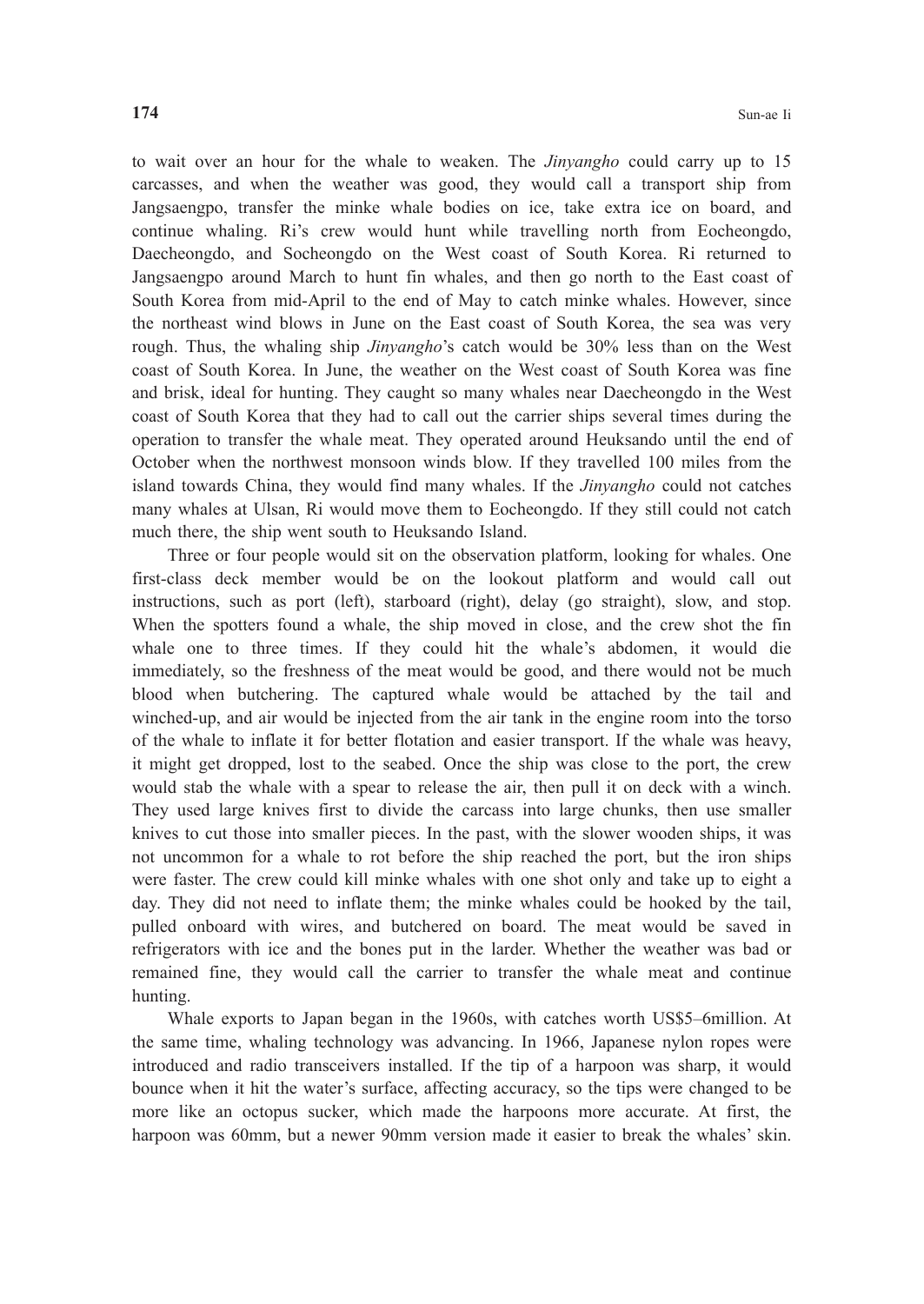It was still difficult to change a harpoon's direction quickly once it had been targeted.

When Ri went towards Ulleungdo, he caught dolphins with a harpoon and sold them in Guryongpo and Pohang for tobacco. In the 1970s, the number of authorized whaling ships increased to 21. After Korea joined the IWC, the fishing season was restricted from 1 March to 31 October, and whaling was prohibited after 10 August 1986. The fin whales Ri caught around Heuksando in August 1982 were the last ones he caught. Even though many people looked down on whaling, it was the only means of making a living that many men had. When whaling ships went out to hunt, they would each prayed to catch a lot and return safely. At that time, women were forbidden on ships. In addition to Ri three of his family members (his mother's uncle, his brother, and his nephew) were also employed on whaling ships.

#### **3.3 Shipswain of Whaling Ship, Choi (Born 1946, Jangsaengpo)**

Choi graduated from junior high school and had no place to work. As his uncle and father were both harpooners, he joined a whaling ship as a stoker and cook. When Choi was 20 years old, he was promoted to first-class deck member thanks to an introduction from his uncle and father. He retired from the army in March 1971 and joined the whaling ship *Dongbangho* for ten months a year. He worked in the same ship as his uncle as a deck leader until the ban on whaling in 1986. From 1986, Choi worked on a tanker sailing out of Singapore for one year, and then, after returning home, he was the chief engineer of a flat-bottomed ship. At that time, he joined the Korean labor union and retired in 2005.

Choi called the whaling ship 'the most gentlemanly kind of ship'. When the weather was bad and they could not see because of fog or their eyes were blinded with rain, or when the waves were high due to wind, the crew took a break from hunting. When hunting, they spoke Japanese 90% of the time. It was their daily routine to find a whale, butcher it, then set the ship's anchor and go to bed in the evening; the next day, they raised the anchor and did it all again. The shipowner recruited seafarers before the New Year who prepared the engine and decks and went to Eocheongdo after the New Year. If there were a lot of whales, they would return to Jangsaengpo in August and September. After the Chuseok (Korean Thanksgiving Day) vacation, they would travel for 20 hours to Heuksando Island in the West coast of South Korea and operate until October, then return to Jangsaengpo. They stayed for about a month on Heuksando, and during that time, they exchanged fish and whale meat with the locals. After several years of this, they became close to the islanders, and when there were no whales, they played soccer and drank alcohol with them.

The whale meat was tendered in the morning at the Shimonoseki Port, and after completing the customs procedures, the ship would depart from the port and arrive in Ulsan the next morning. In the beginning, only the meat from the whales was exported, but after the middle of the 1970s, the skin was also exported, and after the 1980s, the whole body (except the viscera and bone meat) was also exported. Only the lowest dirty skin, viscera, and scrap meat on the bones were consumed domestically. The shells were cut, pickled with salt, and sold. The tails, each 4 or 5 *kin* (about 600g), were reserved by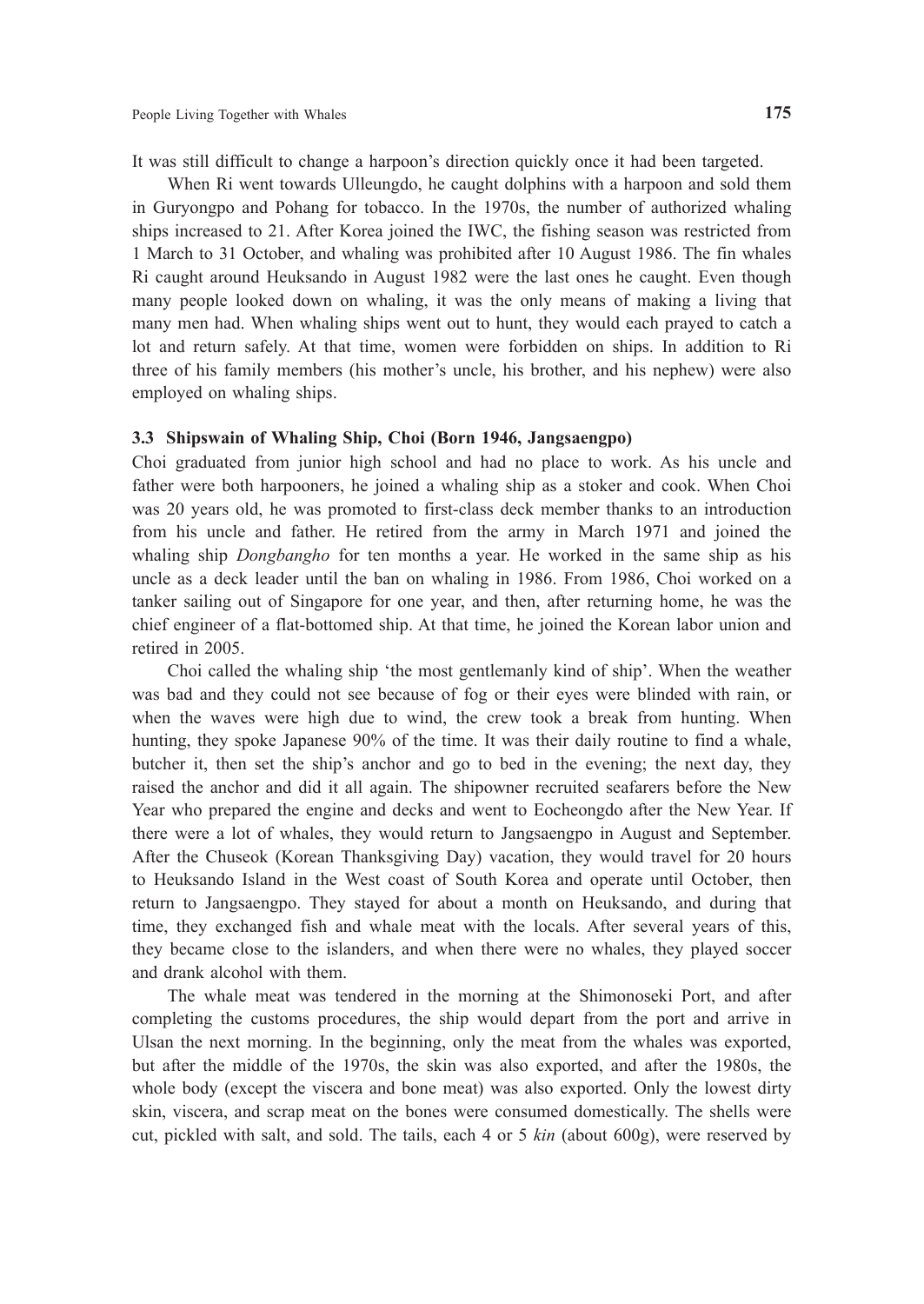the whaling ship crews for individuals each year. The tails were expensive and can no longer be used, but they were indispensable for celebrations and funerals during whaling times. Tails pickled with salt could be preserved for several years.

#### **3.4 Auctioneer of the Whale Meat, RS (Born 1956, Jangsaengpo)**

RS is the son of Ri, Jangsaengpo's No.1 harpooner. Until the whaling ban of 1986, RS was in charge of auctioning and exporting whale meat to Japan at the Coastal Fishing Industry Cooperatives. There were 13 union members and 21 whaling ships. The shipowner owned three or four carriers alone. When whales were caught in the East coast of South Korea and brought to Jangsaengpo, the shipowner would place a request to the union for a commissioned auction. There were five or six auctioneers, and the bids were divided into lots of butchered whales and those not yet butchered. Whale meat for domestic consignment sale was separated from the meat, ventral pleats, and other parts earmarked for export to Japan. In some cases, if not enough whales were caught for export to Japan, all the whale meat was sold on consignment. Brokers purchased some or all of the whale meat for their clients. Purchased whale meat was be stored (either raw or after boiling) or further sold wholesale by brokers who had appropriate facilities.

When whales were caught in the West coast of South Korea, they were butchered on board, and a carrier ship from Jangsaengpo meet the whalers in Heuksando or Eocheongdo; anything from several to dozens of whales would there be divided into export use and domestic use, then refrigerated and transported. The provenance of whale meat for export from the Korean Coast had to be proven and issued a certificate from the Coastal Fishing Industry Cooperatives; thus certified, the refrigerated meat could be auctioned at Shimonoseki. Domestic use was divided into skin, meat on the bone, viscera, eyes, and other parts, then sold by consignment. There were six brokers registered with the union; some represented only one client, and some represented multiple clients. An obligatory sales fee of 4% was levied on the whaling shipowner and allocated for the operating costs of the union.

When a large amount of whale products was available, immediately after obtaining their certification of provenance, they would be exported directly to Shimonoseki. However, if the amount was small, the whale products would be refrigerated and stored for two or three days until a sufficient volume had been procured. Whales captured on the East coast of South Korea were butchered, divided into various parts, and stored in an iced warehouse for export. The export price was five to ten times higher than the domestic price. Around 25 to 30kg per animal would be taken, and the tenderloin which had more marbling than beef—would be 20 times more expensive than domestically sold meat. After the hunting ban on large whales like fin whales, about 95% of the catch was minke whales, but occasionally a fin whale was caught and exported as a minke whale.

When signing a whale meat export contract with Japan, Korean carriers could not enter or leave the country except through Shimonoseki Port, the whaling base. The conditions for exporting whale meat were that it had to be kept refrigerated with ice and have a certificate confirming its provenance. At the beginning of the 1980s, RS was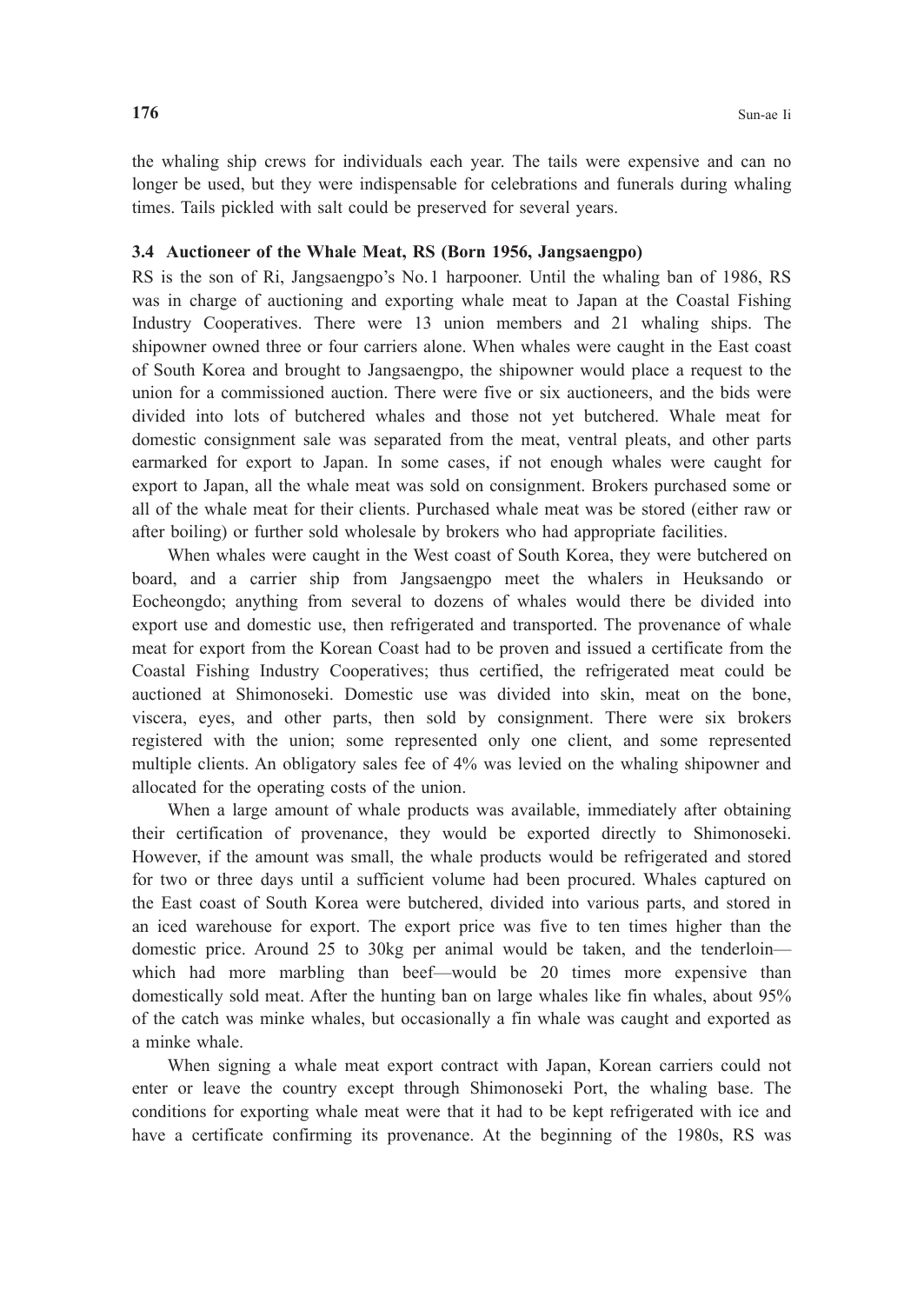bribed with 10 million yen to issue a certificate of confirmation of provenance from Busan; he refused, knowing that it was frozen whale meat that had been sold on consignment from Taiwan. Taiwan was carrying out whaling without being a member of the IWC. At that time, there were cases in which Taiwan-produced whale meat was falsely certified as a product from South Korea and imported to Shimonoseki; some staff of the Korean Exchange Banker were arrested for it.

During the fin whale hunting era, up to seven whales a day were caught out of Ulsan. There were only two sites for butchering. Each could process and separate only two whales a day for domestic and export use. The rest of the catch had to wait to be processed, and when it was hot, they would rot; by the time of the auction, their value would have dropped by 1–2 million yen. One fine whale, if processed and sold properly, was worth 15 million yen. Most of the auctioned meat went to Busan, and the rest was distributed raw or boiled in Jangsaengpo. About 80% of the whale products sold to the brokers were discarded in the ocean during butchery. The brokers' bid prices were generally 10% lower than the final purchase price agreed with the whale meat retailers. Most whale meat retailers were from Busan, and 80% to 90% of the meat auctioned in Jangsaengpo was sold to retailers from the same village. The rest of the meat was frozen and stored. Everyday meat, skin, and lumps of viscera were boiled and sold wholesale to locals, who further cut it up and sold it in market stalls. Bones that had had the meat removed could be sold as firewood because they were easy to burn thanks to their high fat content. As of 2009, many people still ate minke whales in Jangsaengpo, finless porpoises (*Neophocaena phocaenoides*) in Busan, and dolphins in Pohang. Occasional whale bycatch from fishing nets was auctioned at fishing cooperatives nearest where they were found.

Commercial whaling has been banned since January 1986, but scientific whaling ships have caught as many as 50 whales per year. The number of whaling ships permitted until 1985 was reduced from 21 to four on condition of visual inspection. However, when only four ships were operating, the number of whales per ship increased and it was reported to the IWC that overhunting was occurring and nonsanctioned fin whales were being caught and butchered. After that, large whale hunting was completely banned in 1987.

The taste of whale meat varied by region. In Jangsaengpo, the whale production area, fresh meat was common. However, in Busan and Pohang, which were far from the production area, the freshness dropped during distribution, and slightly smellier meat was more common. RS's cousin's whale meat store was in Busan, but when RS took fresh meat there, his cousin thought that the produce was fake whale meat because the freshness and taste were so different from what he was accustomed to in Busan. Customers from Busan often remarked that the taste of whale meat in shops in Jangsaengpo was different from what they were accustomed to. As they had never eaten fresh whale meat, they did not know what it tasted like. Because his father was a harpooner, RS always had fresh whale meat at home; he did not eat beef, pork, or fish until he was an adult. Beef was considerably more expensive than whale meat, but most people could not distinguish lean whale meat from beef. About 90% of the whale meat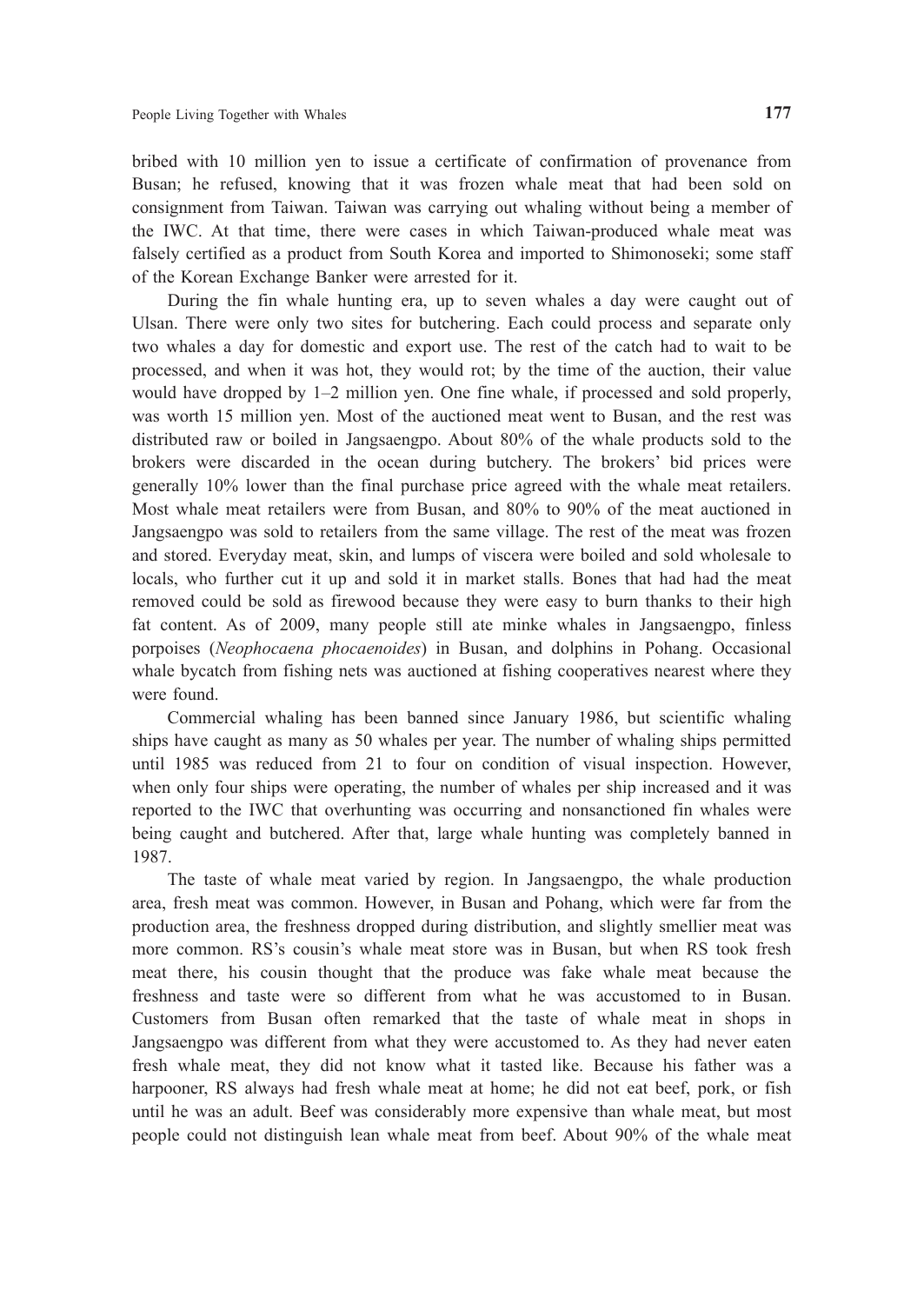was eaten in *chige* (a kind of Korean stew) for breakfast or lunch. The fresh meat and ventral meat of whales was exported to Japan, so ventral meat was not commonly eaten by any Koreans other than the harpooners. Large quantities of oil could be obtained by cutting the whale skin to a length of 10–15cm and a thickness of 7–12cm, then scoring the pieces at every 1cm and simmering them in a large pot. Once the oil had been extracted, RS ate the left-over boiled skin as an afternoon snack when he was at elementary school. There were many pear orchards around Jangsaengpo, and people bought the whale oil to use as an insect repellent there. In the 1980s, 20kg of oil cost around US\$7.

#### **3.5 Daughter of Whaling Ship Owner, Ro (Born 1954, Jangsaengpo)**

Today, Ro volunteers as a sightseeing guide around Ulsan City. Her great grandfather lived in Jangsaengpo, and her parents are also from there. Her grandfather sold whale meat at Ulsan Central Market, Seongnam Market, and the old Ulsan Train Station Market. Her father was a police official, but because his salary was low and he had three boys and three girls, he left the police force when Ro was a primary school student and returned to Jangsaengpo where his grandparents were for the education of his children.

In Jangsaengpo, Ro's father sold a field of about 2,645 square meters and used the profits to buy land and a house. In front of the house, they could pay to cross the ocean on a small ship where the crossing was at its narrowest. Ro's father worked in a noodle factory and a general store until his mother-in-law's relatives helped him become a whale meat broker. Before long, he was able to purchase and captain a wooden whaling ship. He told Ro that it was possible to catch large whales in the summer, but due to the slow speed of the wooden ships, the outer parts of the whale would rot before being butchered; nevertheless, it was still possible to make an excellent profit from the unspoiled inner parts of the whale. In the village, the sound of a long whistle meant that the people should get ready to butcher because a large whale had been caught.

Ro's father brought high-quality whale meat at auction for export to Japan. The remainder of the meat was frozen, and sometimes the viscera and low-quality meat were boiled in a large pot and sold to Ulsan and merchants from the village. Ro ate the most delicious parts, such as the kidneys and intestines, but she did not like the actual meat that much. The flavoured and seasoned grilled meat and the tail were considered essential eating on ceremonial occasions. The soft meat from the sinewy parts and skin was put in a whale meat soup with beansprouts and green onions, and the lean meat was hung to dry and then eaten (Ii 2013). (Ro said that they developed a whale jerky for tourists, but it did not sell well.)

Whale meat was abundant in the summer hunting season, but less so in the winter. On ceremonial occasions, whale meat was prepared for guests. The internal organs such as the large intestine and small intestine were boiled and eaten with spicy salt. People from Jangsaengpo particularly enjoyed eating spicy salted anchovies. In the evening, the canteen boiled whale meat before dinner, then served Ro's family the best bits. The villagers who had placed orders would come and collect the lower quality pieces of whale meat the next day in the market at Ulsan. Many people would also buy whale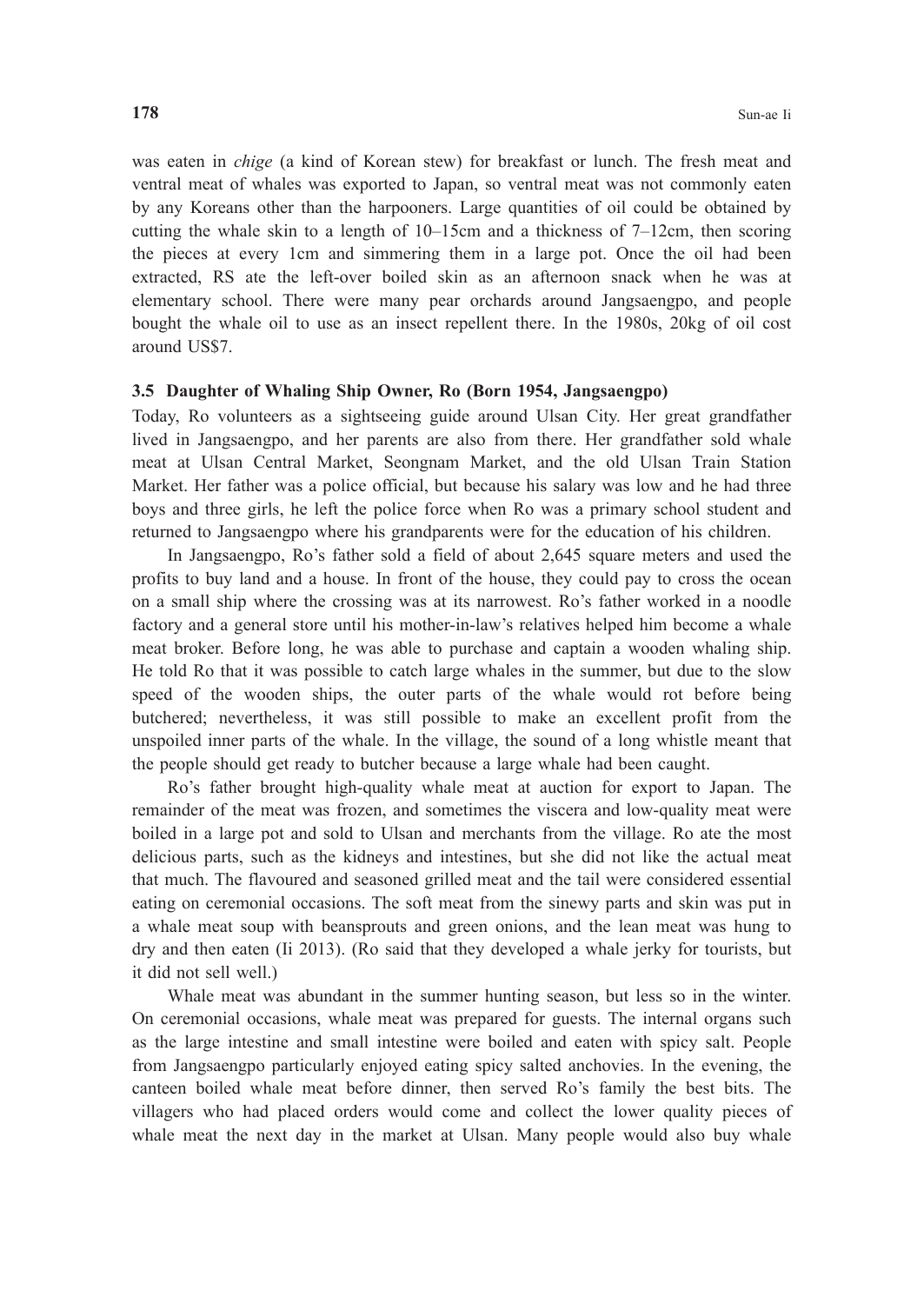meat from Daegu.

While Ro's father's ship caught the whales, Ro's mother handled the accounting. She used her sewing machine, with its built-in storage compartment for a footstool, as a safe. She counted the cash at night, and then two bank clerks collected the cash in the morning. At that time, many people in the whale hunting industry got rich.

On the days the whaling ship departed, Ro's mother selected a good fortune-teller and called a shrine maiden to hold a ceremony in the house, port, and ship to pray for the safe return of the seafarers and for good whaling. There was a big market in front of Ro's house, and there was a post office, bank, cinema, and shops in the downtown area of the village. The waterfront was lined with Japanese style houses on stilts, but when Ro was 18 (1972), there was road construction, and she moved to a place where the pottery museum currently stands. Many of the people who lived there have since moved to the area where the whaling museum is now located. In front of the original whale meat restaurant, there is now a ferry ship port, but around there was once was a daily morning market where freshly caught fish sashimi was sold; Jangsaengpo was replete with an excellent breakfast eatery. In 1969 the waterside houses, of which only the eaves remained, were knocked down; the following year, Ro moved to a house next to the current post office.

At the site of the current Hanjin Heavy Industries factory, there was once a whale butchery, where whales of around 20 meters in length were butchered, then transported elsewhere by small ships. At that time, the water in the sea was clean enough to use to salt the Chinese cabbage, but the sea became dirty after the industrial park was built at the end of the 1970s. At that time, transportation to the junior high school and high school was convenient, and Ro could get there by taking a microbus for 25 won or a long bus for 10 won. Many people in the village were employed in the whaling industry or related industries that supplied oil and water to the ships.

At that time, in front of the current whaling museum, there was an international crew rest area reserved for foreign seafarers called the Citizen Hall. There, Ro said that she and her friends had many opportunities to get their hands on imported products such as Japanese-made and American-made cosmetics and so on. The morning market sold local agricultural products and seafood. Many people from nearby villages (e.g., Daeil, Yangjuk, Napdo, and Dongbukpo) used the Jangsaengpo market as well.

Since the Japanese colonial period, the area villages have had many pear orchids, so they were half-fishing, half-farming villages. Rice was sold by nearby farmers who came by ship. In the late 1970s, the environment began to decline such that, especially in the spring and winter, there were smells and smoke from the many local factories and the traffic situation worsened. Until the middle of the 1970s, the locals could catch starry night octopus, cook it on bonfires, and eat it with seaweed taken from the local rocks. However, after that, the air pollution from the chemical factories in Ulsan got so bad that even the leaves on the ginkgo trees withered and people would vomit. The industrialization of Ulsan continued. In 1984 the locals were forced to move out of the surrounding villages when a large industrial park was built. However, because Jangsaengpo had flourished as a whaling village until 1986, it was designated a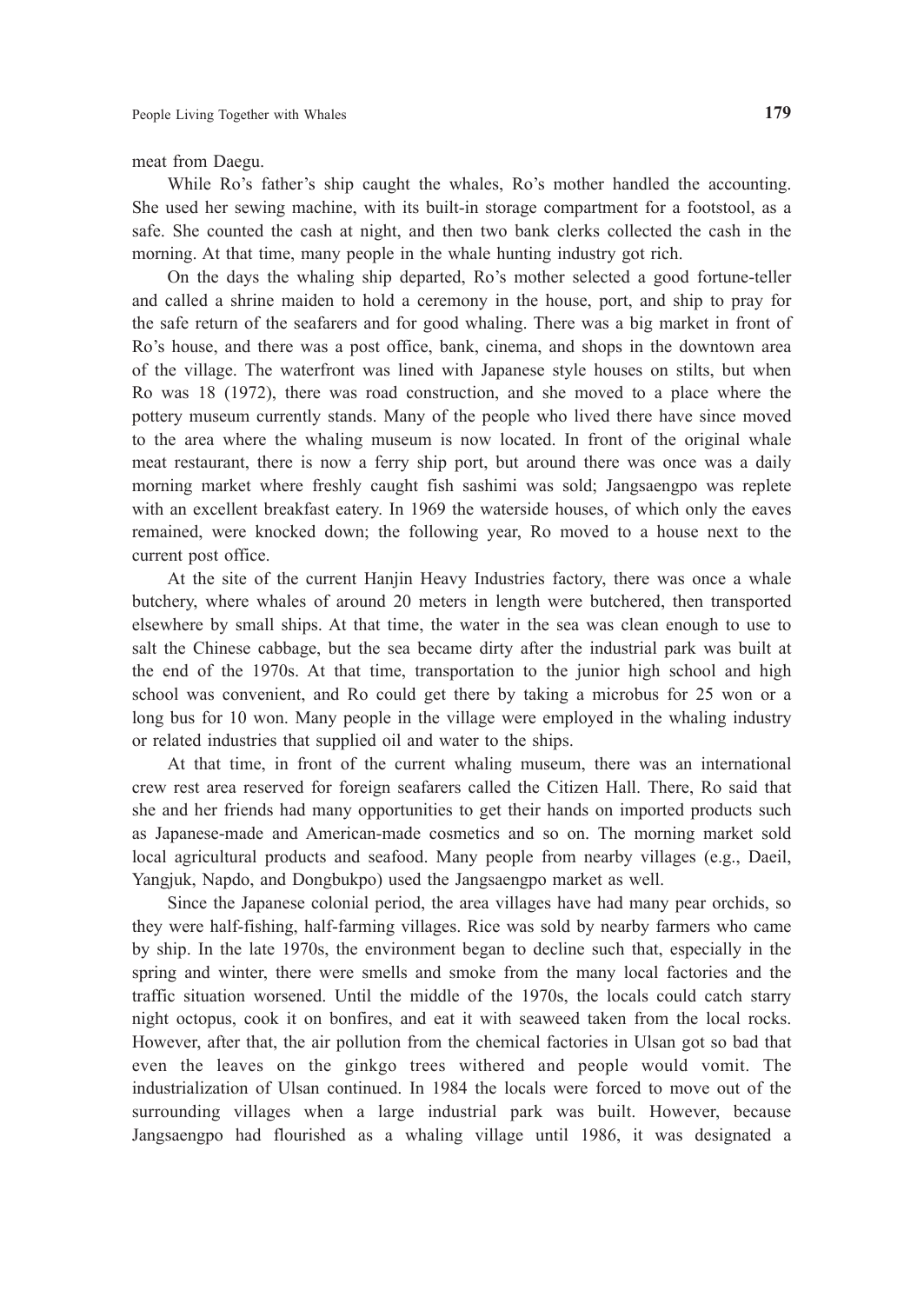development-restricted area, so even as the surrounding villages were being completely redeveloped into industrial areas and the residents forced to move, Jangsaengpo remained untouched until recently.

The minke whale quota system was enforced between 1982 and 1985, and then commercial whaling was banned in 1986. Ro's parents also owned wooden whaleships and were whale meat brokers until Ro's father died in 1988. Ro's current house is next to the Jangsaengpo post office near a canvass building and the pottery museum. Behind her house is a steep staircase up a hill; from the top, she can see the chimneys of the plants once used for boiling whale meat. In the old days, behind the chimneys stood a large arch—a whale's jawbone—and there used to be a large pot for simmering whale meat, but now only small pots remain.

#### **3.6 Whale Meat Restaurant Owner, Park (Born 1944, Jangsaengpo)**

The price of whale meat when Park was a child was very low, which eased the lives of the common people as they ate it often instead of beef. Park had grown up on a farm where she had no chance to encounter whales. However, when she was 22, Park married and move to Jangsaengpo, where she learned how to boil and cook whale meat by helping her mother-in-law. Sometimes Park boiled the whale meat, but more often the mother-in-law boiled it, then took it to a whale meat restaurant run by her sons. The mother-in-law (born 1918) started selling whale meat at street stalls to earn a living since in 1948, and Park was now the third generation of the family to do so.

In the 1970s, Jangsaengpo was economically healthy. There were five luxury cars in all of Ulsan, and people in Jangsaengpo owned four of them. At that time, there were two hospitals, two high-class restaurants, and a theatre in Jangsaengpo, making it a busy downtown area people from Ulsan and Jeongja went to watch movies. In Jangsaengpo, many people farmed dry-fields due to the small rice fields, and the Jangsaengpo people bought rice produced in Samsan and fish caught in Bangeojin at every morning market at 8:00 in the morning. However, more than half of Jangsaengpo's population was somehow associated with whaling.

Most of the guests who went to Park's family's whale meat restaurant were family, although there were many businesspeople entertaining and groups having dinner. The guests' average one-time spending was US\$50–83. Initially, Park sold whale meat by sections or single item in the 1970s; to increase the restaurant's proceeds, she developed sampler dishes that allowed the guests to taste different whale meats. The sampler dishes contained five parts: *suyuk*, *yukhoe*, *une*, *obegi*, and red meat. *Suyuk* contains many whale sections (e.g., internal organs, skin, rib, tang, lung, heart, and kidneys), and it can be cooked to be mature meat. Park said that when you make mature meat, you must be careful not to cut off the skin, blood, or red meat or the meat will lose value. If the skin is taken off, the meat could not sustain its value as a commodity. *Yukhoe* is fresh red meat served raw. *Une* is striped uneven meat from the mandible to the abdomen of a baleen whale; the word comes from *mune*, which means 'chest' in Japanese. Almost all *une* was routinely exported to Japan; in Korea, it was such quality meat that nobody but the harpooners were usually able to savor it. *Une* was served raw. *Obegi* is red meat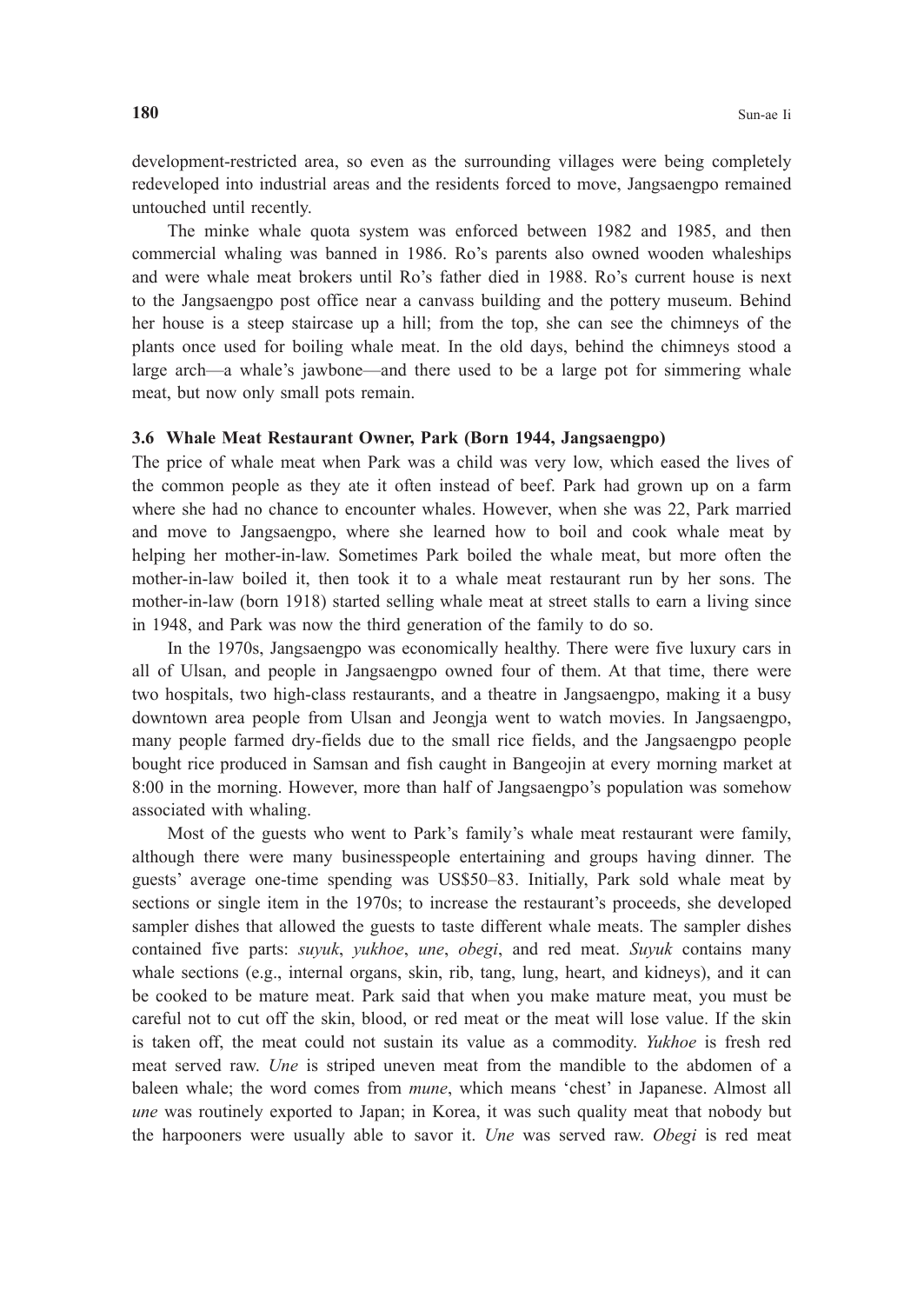from the root of the whales' tail and fin; it has fine veins of fat and is ranked the highest quality. The amount of the meat varied according to the size of the whale. Minke whales produced about 10kg. Whale meat with fine veins of fat was considered so delicious and savory that even sirloin or tender red beef could not compare. When there was a feast or portrait, *obegi* were served. The regular customers visited her whale meat restaurant every two or three months.

#### **3.7 Whale Meat Restaurant Owner, Yun (Born 1955, Jangsaengpo)**

After graduation from senior high school in 1973, Yun got a job at Hyundai Motor Company. In 1992, when he was married and lived in Jangsaengpo, he bought his friend's sushi restaurant and started a whale meat restaurant in Ulsan City. Yun was able to easily supply the restaurant with whale meat because his parents were whale wholesalers in Jangsaengpo.

The whaling ships of Jangsaengpo left early in the morning and returned in the evening, sounding its horn as it entered the port. The horn sounds differed for each whaling ship, so even if Yun was in his house, he could tell from the sound of the horn when his father's whaling ship had returned. The whaling ships operated around ten hours a day. His father was a chief engineer of a whaling ship. At that time, Yun's older brother was working as a sailor on a whaling ship and making a good income, so Yun also tried to become a whaling ship sailor, but his parents discouraged him from doing so.

The whaling ships travelled to Eocheongdo in early March to start whaling and headed north again in winter. In May and June, they returned to Jangsaengpo from Eocheongdo. In Eocheongdo, the whaling ships anchored at sea during the whaling period. When going to Eocheongdo, newly married couples and sailors who met the conditions to do so could leave the ships and, with their wives, rent rooms on Eocheongdo and return to Jangsaengpo together. About one-third of the sailors were accompanied by their wives in this way; the wives' staying close allowed them to manage their husbands' money and keep their sex lives safe. Whaling ships caught whales while heading south, and when the days grew dark, the ships went to an island close to the whaling areas such as Yokjido and Narado in the South coast of South Korea and anchored. Starting in May and June, after whaling mainly in Jangsaengpo, if the ships had not caught any whales they would depart for the East coast of South Korea and anchor at the Mukho Port. Fin whales were not caught every year. Around 15,16 fin whales were captured in 1975–1976, but many whales rotted and were thrown into the sea. Whaling ships were high-end ships, and they operated only an average of 15 days a month because they suspended hunting when the weather was inclement.

After South Korea joined the IWC in 1978, the number of whales caught in South Korea was limited to 100, and this was a trial operation. The Jangsaengpo Modern Whaling Fisheries Association reported to the IWC that whaleships had captured only the limited number of whales even if they had caught more the quota. When this fraud was reported to the IWC, commercial whaling in South Korea was completely banned. At that time, the staff of the Jangsaengpo Modern Whaling Fisheries Association confiscated the film when a visitor took a picture of a whale being dismantled. When commercial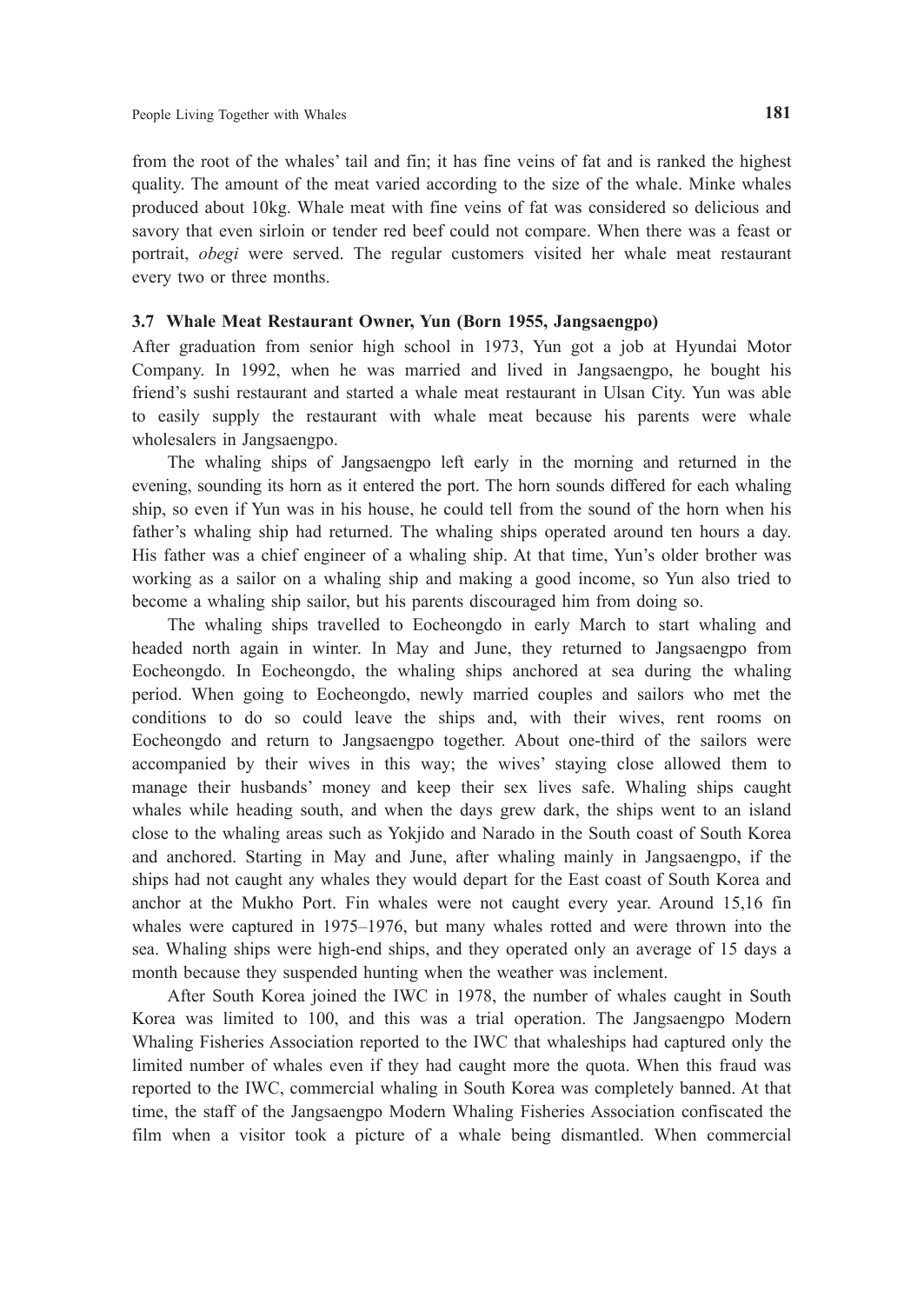whaling was banned in early 1985, Yun's mother stopped working as a whale meat boiler, and Yun became a middleman with his father as a wholesale wholesaler of whale meat. His mother had worked for a whale meat wholesaler since Yun was in elementary school.

When Yun started a whale meat restaurant, his wife objected at first, but at the time, it was good to be able to supply fresh whale meat to customers with confidence. However, even with 300–400 whales in the bycatch per year, the supply is no longer enough to meet Yun's demands. Also, as the number of whale restaurants that handle whale meat increased, the supply has been roughly halved. Previously, buying one whale could earn Yun US\$16,543, but today he has to buy two whales to make that much. In 2008, with the maritime police crackdown and the terrible weather, Yun had to close his whale restaurant for three months.

Dolphin meat is also sold at the Ulsan Agricultural and Fisheries Market, but most whale meat restaurants sell only minke whales. The bid price for minke whales over 5 meters was around US\$24,814 in 2008. There is a middleman in each port. Yun gives the middleman his personal phone number, and he pays 4% of the whale meat bid price as a sales fee. When a whale comes in, the middleman calls; Yun checks the condition, length, and size of the whale, then goes to pick up the whale meat that has been bid on locally.

When Yun grew up in Jangsaengpo, he learned to dismantle whales, so he has enough knowledge about whale meat amounts. Middlemen who handle ordinary fish might not know much about whales, so Yun negotiates the price over the phone but will return the whale if it is in bad condition. Three days after it is killed, the whale's body is filled with gas, so its skin looks strong, but its inside will have rotted. When Yun buys a whole whale, he has JU to dismantle it, as that is his speciality. If the whale is large, Yun pays about US\$248 for dismantling it, but there is no fixed price. He stores the purchased whale meat in the freezer and takes out only as much as necessary to cook. Since the massive crackdown by the maritime police on the distribution of illegal whaling products in 2007, Yun has personally stockpiled his freezer.

When Yun was young, he made his restaurant a whale grilled meat (restaurant specialising in whale dishes) both to differentiate it from other restaurants and to experiment with grilling whale meat with briquettes at Jangsaengpo. The cost of whale ribs meat is high, but it is tender and tasty. Whale soup contains less meat than whale stew. The assorted dishes are *suyuk* (boiled intestines and whale skin), *une* (striped, uneven meat from the mandible to the abdomen), *obegi* (tail and dorsal fins), and red meat. Yun's whale restaurant customer base included many businesspeople, mainly men in their mid-40s to late 50s. An average of four men can eat an assorted whale dishes and whale soup for costs around US\$130—it is more expensive than eating in restaurants featuring beef and fish dishes. Whale meat costs US\$300–340 per kilogram, while beef costs US\$42–49, whale meat is expensive about seven times more than beef. Previously, many customers came from Busan, but now most of them are from Ulsan because the number of whale meat restaurants has increased in Busan. Families still come from time to time, but rarely because of the high cost.

Yun said that the whale festival seems to have become a whale meat inventory-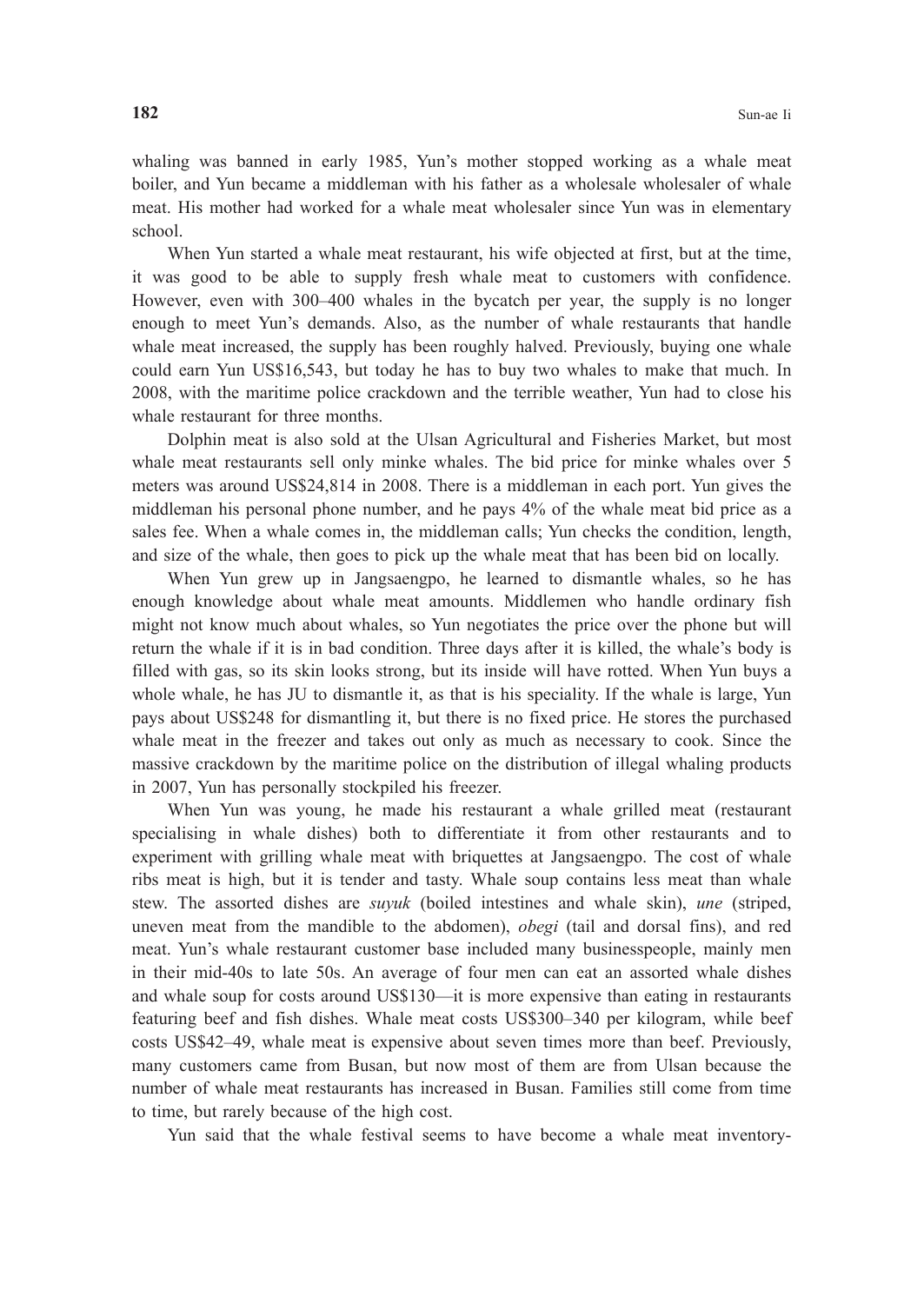disposal festival, so its meaning is no longer clear. Whale meat quality has degraded because individual merchants sell whale meat at festivals. The festival should sell fresh whale meat at a low price. Yun said that if the supply of whale meat were stable, it could be sold at a price according to the parts, as in Japan.

# **3.8 Whale Meat Retail Wholesaler, KY (Born 1925, Byeongyeong, Ulsan)**

KY married at the age of 19 (1944) and moved to Jangsaengpo at the age of 23 (1948). Her older brother, who was working in the sales department of the offshore whaling fisheries association, realized that her life was difficult. He suggested she move to Jangsaengpo and deal with the trawlers and whalers to earn a living. Her husband found work with the trawler fishing association, and initially, KY sold dried plaice with a friend; later, she sold boiled whale meat at the market. Then, with the introduction of an acquaintance, she got a job measuring the weight of boiled whale meat at a whale meat wholesaler. When her husband brought a whale, she boiled it at home and sold it next to the Jangsaengpo post office, or she went to Busan or Pohang by truck with her husband and sold the boiled whale meat to a retail store.

The whale meat from dismantled whales she bought through bidding had been rapidly cooled and stored in a frozen warehouse; she paid about US\$2.5 per box to the frozen food company. KY stored some whale meat in the freezer of her house and thawed and sold only the necessary amount. Because she worked at a whale meat wholesaler and saw a lot of boiling whale meat, she naturally learned how to cook and boil the whale meat herself. She was even about to buy 12-meter-long fin whales for \$17 each until commercial whaling was banned. She used the fresh raw whale meat for *yukhoe* and boiled the rest together, mixed with meat, bone meat, skin, and fat from the whale, bundled with straw and sold. There were about ten retailers then, but now there is only one. KY often ordered 15 loaves of boiled whale meat from a retailer who sold it at the five-day interval village market, and once she retailed more than 100 loaves of it at the agricultural and marine products market. The wholesale price of a loaf of boiled whale meat is currently US\$2.50, and the retail price is about US\$4. KY currently supplies boiled whale meat to a market retailer in downtown Ulsan, collecting the money from them the next day.

Around 1965, KY's husband was hired as a salesman by a wholesale whale meat store in Jangsaengpo. In Jangsaengpo, there were 4–5 brokers who specialized in whale meat. The brokers, along with two business partners, stocked whales from Yuan's whaledismantling place (across from the current Jangsaengpo Whale Museum). They also hired one man and four women to sell boiled whale meat to the whale meat wholesaler and to sell the loaves made by mixing the unsold meat, skin, and viscera parts directly to retailers. They have made and sold thousands of loaves of boiled whale meat (Photo 2). The work begins in spring and is settled twice a year at the end of August and November, with total sales amounts divided as half to the three owners and half to the five employees. At the time, there was no ice, so when they bought a whole whale, they had to boil it overnight to avoid spoilage. In Jangsaengpo, there were four such whale meat business partner groups and four wholesalers boiling and selling whale meat.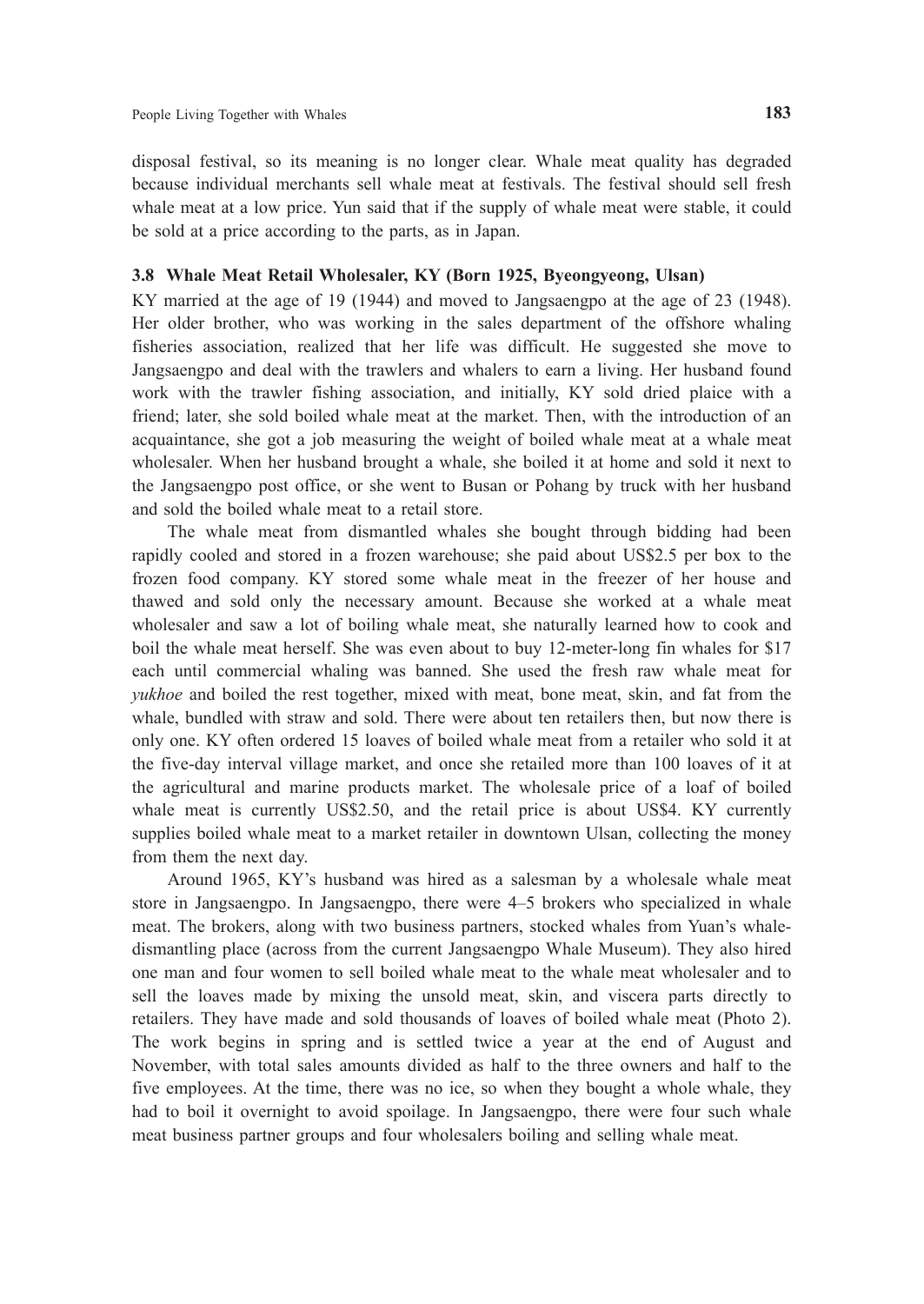When the whaling ships returned to Jangsaengpo Port after whaling, the captains took the meat of the chest and tail of the caught whale after first offering it in a thanking ceremony to the village guardian deity. They then sold it to the market.

 Since the commercial whaling ban in 1986, KY has bought minke whales and dolphins directly, with her elder son, from Jumunjin, Pohang, and Guryongpo. However, because the wholesalers who boiled and sold whale meat disappeared from Jangsaengpo, she had to boil the whale meat in drums at home to sell to retailers and wholesalers. After her eldest son died, she gave her home and her whale meat shop to her daughterin-law. She now works in her second son's whale meat restaurant. The second son sometimes boils whale meat, but his wife cooks the whale meat. Her second son quit driving a taxi five years ago to start the whale meat restaurant in Jangsaengpo. KY's youngest daughter also sells boiled whale meat and steamed monkfish next to her brother's whale meat restaurant. KY's grandson also has a whale meat restaurant in Jangsaengpo. KY's husband died in 1994 at the age of 76.

 KY and her family eat Risso's dolphins (*Grampus griseus*), but they do not eat other dolphins, considering them smelly and greasy. Striped dolphins (*Stenella coeruleoalba*) were once available when the cold wind blew, and their skin is thick and delicious, but they have not been seen since 1986. The value of each product of the minke whale, from high to low, is this: raw meat, intestines, blood, *obegi*, and *une*. The price of raw meat retails for around US\$33/kg. In Jangsaengpo, *obegi* is still an important dish for big events like funerals and weddings.



**Photo 2** Whale meat retail wholesaler and whale meat (Photo by Sun-ae Ii, 2013)

#### **3.9 Whale Dismantler, JU (Born 1952, Yeongdeok)**

When they have bycatch whales, brokers across the country call JU and ask him to dismantle it because he is currently the only whale dismantler in South Korea. In 1975, he learned whale and dolphin dismantling skills while working at the whale meat retail shop in the Pohang fish market. It took three years to learn how to dismantle a whale. For the first year, he was mostly an observer, helping only a little. By the second year, he helped dismantle the whale. After three years, he could dismantle a whale by himself.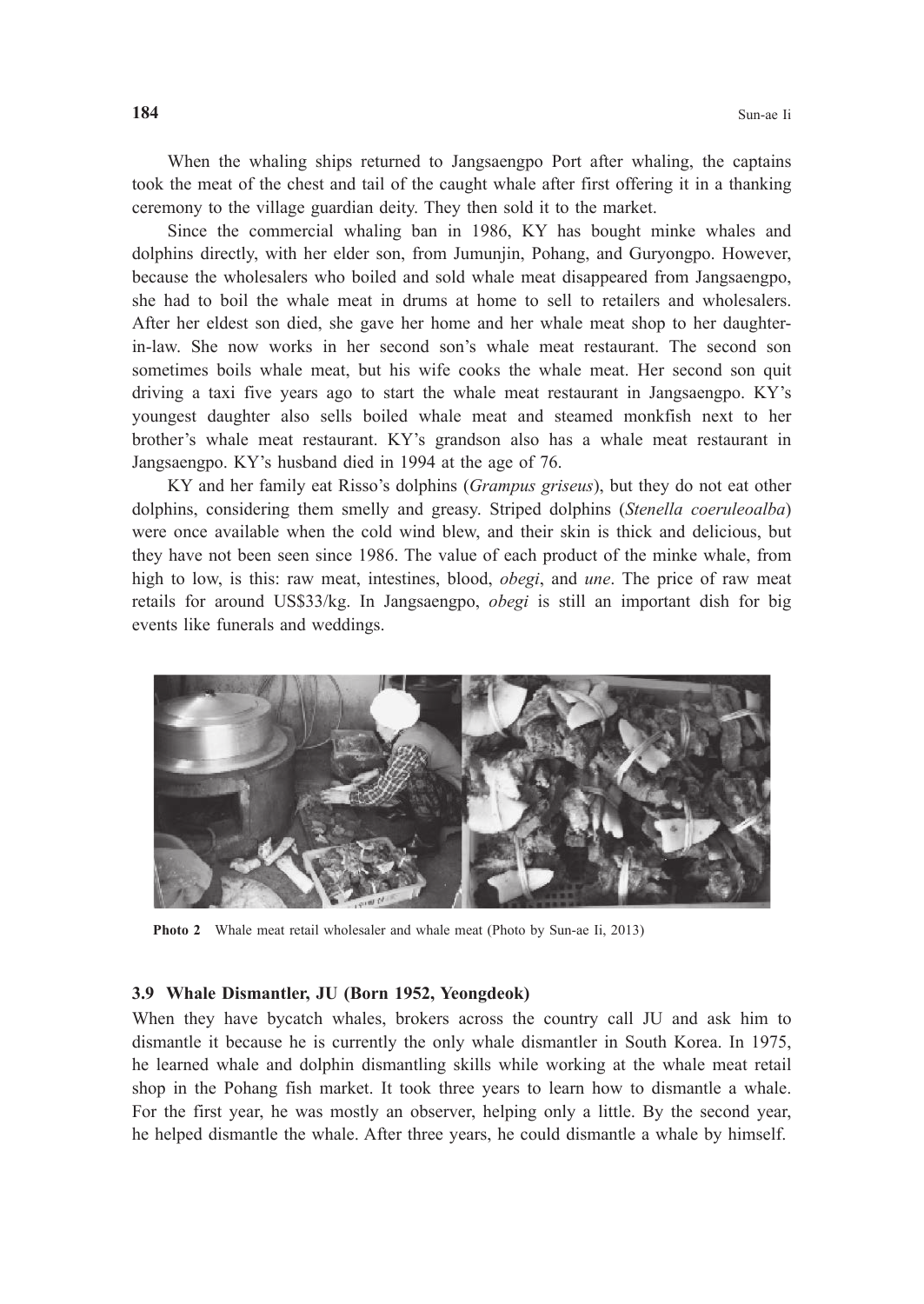At that time, large warehouses were full of caught whales. JU had once dismantled up to 86 whales and dolphins a day, and he was able to identify a whale skeleton and the location it had come from. After dismantling two or three whales, he had mastered dismantling through experience and just having a knack for it. There were three trading companies in Pohang. When these trading companies bought whales captured in Ganggu and near Pohang, there were three whale-dismantling experts employed to dismantle these whales. Two whale-dismantling experts with long swords began to dismantle the whale, following the instructions of the dismantling chief. The skin, rib meat, and intestines of the whales were sold and consumed in South Korea at a price of about 10% of the total cost per whale.

In 1979, after he was completed three years of military affairs, JU became an independent whale dismantler, travelling anywhere in the country when a request to dismantle a whale came; he ate and slept at a hotel near the Pohang intercity bus terminal. There were ten dolphins fishing ships in Pohang that had not received fishing permits.

There were many dolphins along the coastal area of Pohang, so one person could capture 40–50 for five or six days with three-meter-long harpoon. When they pricked the dolphins' body with a harpoon, it would be separated from the wooden pole. The harpoon for dolphins is narrower than harpoon for minke whales, and it is five centimeters long; the total length, including the rod, is three meters. JU once dismantled whales for three months and earned US\$3,000–4,000. The whaling ships disappeared from the commercial whaling in 1986, but from 1986 to 1990, there were the 20 ships for striped dolphins fishing in Pohang. The fishing for striped dolphins soon died out too, because permissions were not extended after the 1990s. Prior to 1986, a striped dolphin cost US\$17–25 and was mainly used as fox feed in Daegu Dalseong Park. However, after whaling was banned, the Pohang people started to eat striped dolphins and finless porpoises instead, even though they were greasy. Dolphin fishing was banned in 1991 because the regulations in South Korea were complicated, there were no maritime police to distinguish the types of dolphins caught in the sea, and there was a risk of conflict with fishermen. Since only bycatch whales have been used for edible purposes since the whaling ban, the whale-dismantling work has plummeted, so JU is currently the only expert in whale dismantling (Hur 2010).

Until 2000, JU had no work dismantling whales, so he worked moving luggage. In 2004, JU moved from Pohang to Ulsan to continue dismantling whales, and he opened a whale meat restaurant. However, by 2005, the numbers of bycatch whales had decreased significantly. In the 1980s–1990s, JU was dismantling 120–130 whales annually, but in 2005, he dismantled only 78 minke whales. In 2008, however, 12 dolphins were caught in Yangnam, North Gyeongsang Province, and sold for US\$5,700–8,270 each. Currently, those who need whales dismantled hire JU and three or four assistants. When he dismantles dolphins, he uses a kitchen knife like that used in ordinary households, but for minke whales, he has a dedicated dismantling knife. He can do a normal-sized minke whale using three knives and a big minke whale using five knives (Photo 3). Whales cut into parts are chopped again to fit the size of the boxes in which they are stored in the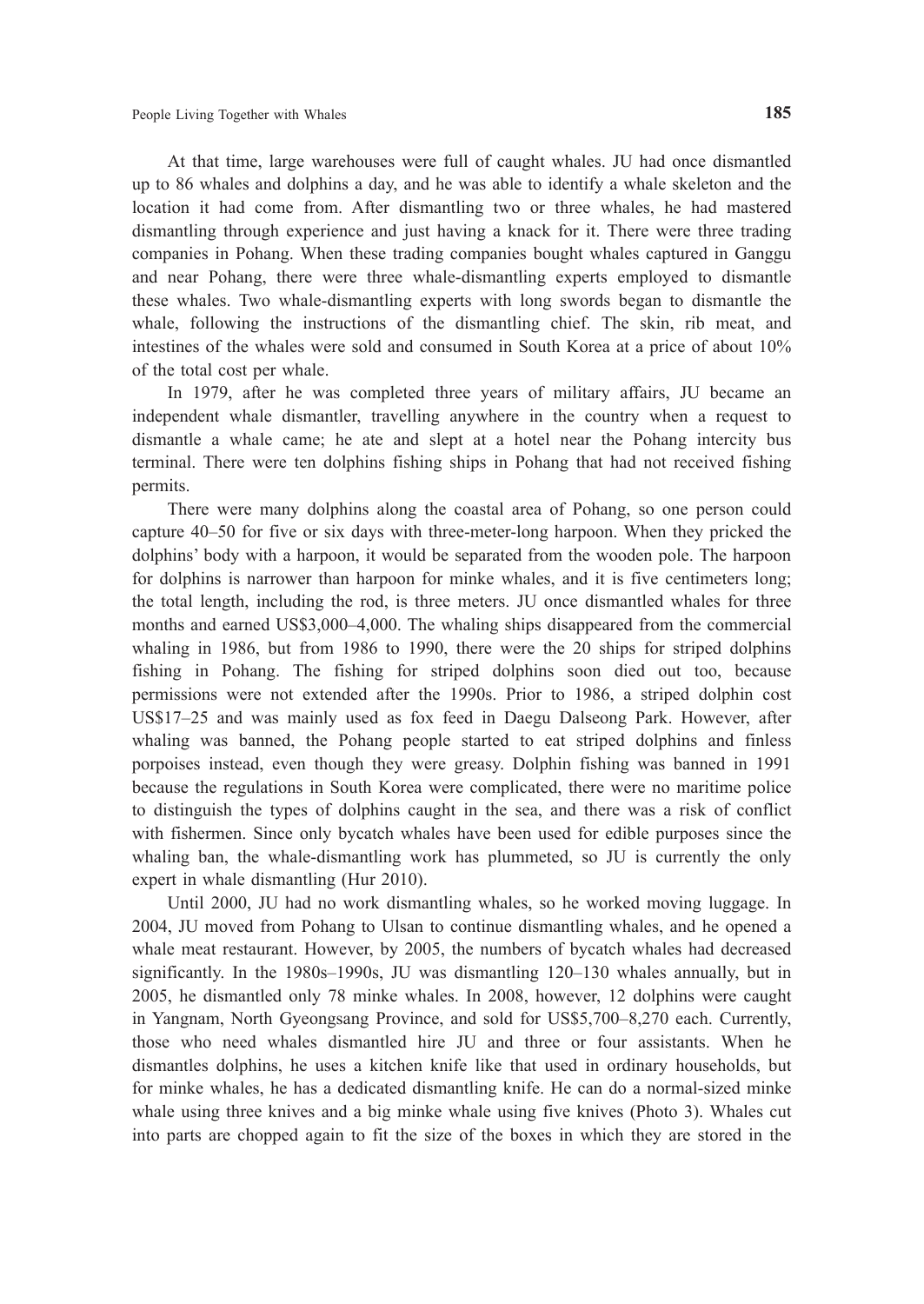freezer.

 Minke whales are about 3.5 meters long when they are born, and they feed on their mother's milk until they grow to about four meters. A 24-month-old minke whale is about seven meters long, and they grow up to nine meters by mating age. Dismantling a seven-meter-long minke whale takes two and a half to three hours and requires four to five assistants. The bid price for a seven-meter-long minke whale is about US\$82,723. There are ten fixed whale meat restaurants that ask JU to dismantle minke whales—three in Guryongpo, two in Pohang, three in Ulsan, and two in Jangsaengpo. Bycatch whales from all over the country come together in Pohang or Ulsan, and the whale purchase volume on both sides is almost the same. There is no fixed price for dismantling, but JU receives about US\$248 for a big minke whale and US\$165–\$207 for a small minke whale, depending on the whales' size or the mood of the client. Whales have a high body temperature of 49°C degrees, and because they decay quickly after they die, they must be dismantled immediately to maintain freshness. Boiled humpback whale meat is delicious because the meat is red, with many tendons and has little oil, but minke whale meat is suitable for serving raw as sashimi or *yukhoe* (Ii 2008).

 JU thinks that dismantling whales is his lifetime job. He is regarded as having mastered a special skill and is a symbol of human victory to the local media, but he has been called a barbarian for killing whales by anti-whaling groups and the center media. JU thinks that, in accordance with Western-centerd thoughts and standards, the Korean government and anti-whaling groups now think of whales as special animals and ignore whale experts who preserve and use whales as maritime resources.



**Photo 3** A whale dismantler, his dismantling tools, and a minke whale he dismantled (Photo by Sun-ae Ii, September, 2008, in Pohang)

#### **3.10 Fifth-Generation Whales Meat Retailer, BY (Born 1929, Pohang)**

In Pohang, there is fifth-generation retailer whose family has been boiling and selling whale meat for 100 years. BY was 22 years old (1948) when his maternal grandmother died and left the whale meat retail business to her daughter. In 1964, BY had been serving as a police officer in Dokdo for 16 years, but at the request of his aunt, he quit his job and started helping her with the business. At that time, all he knew was that buying whale meat from Jangsaengpo, Ulsan, and selling it to Pohang was profitable.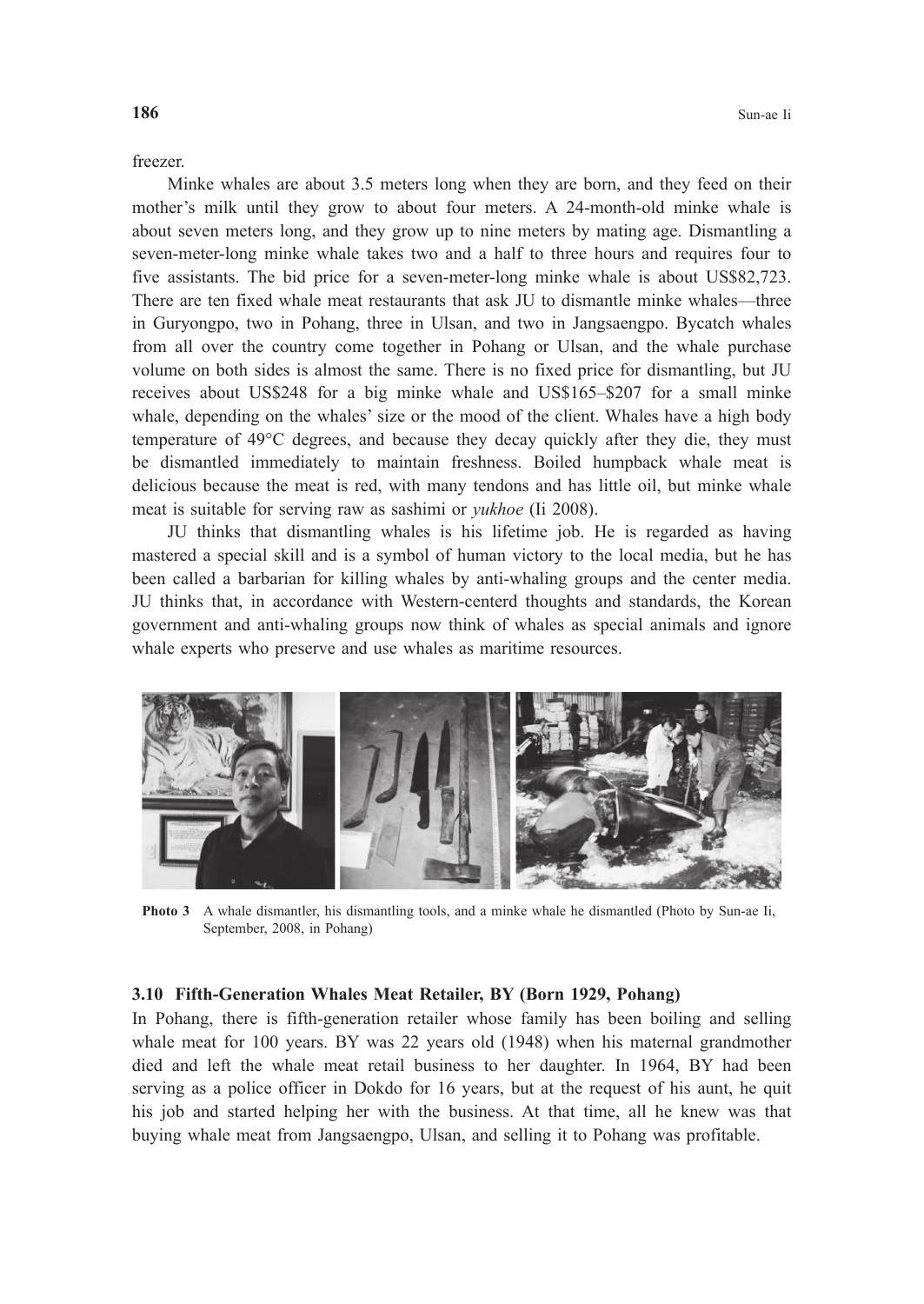BY's maternal family had been in the whale meat retail since before his maternal grandmother was born. When there was no refrigeration facility, the salted whale meat from Jangsaengpo, was transported to Pohang by truck, which took six or seven hours. There were no problems arising from this long trip since slightly decayed whale meat was okay after boiling. In 1972, BY inherited the business from his aunt. He was a retailer of whale meat for 34 years, helped by his two daughters and eldest son, but in May 2005, he passed the business to his eldest son—the fifth generation.

In Jangsaengpo, it was possible to dismantle like a big fin whale (around 20 meters), but Guryongpo had no facilities to dismantle such big whales. So, BY mainly dealt with small whales like striped dolphins and minke whales. He exported minke whale meat to Shimonoseki, Japan, until 1985s and sold byproducts such as the skin, intestines, *une*, *obegi*, and bone meat to Pohang.

BY said that if the South Korean government does not solve the whaling problem, Japan will catch all the whales on the East coast. He cannot get the whales unless they are caught in fishing nets as bycatch. In 2004, he bought a seven-meter-long minke whale for US\$119,933 in Busan, and he currently sells whale meat to restaurants nationwide. His eldest daughter sells whale meat at her shop next to the eldest son's whale meat shop, and his youngest daughter opened up a whale meat restaurant with his wife in downtown Pohang. BY's daughters purchase whale meat from his eldest son. In 2008, there were six whale meat sellers and ten whale meat restaurants in Pohang. The bidding price for a Class A minke whale of five meters was US\$28,950, roughly equivalent to the price for ten cattles. Class A minke whales have a thick skin. Minke whales that enter gill nets are not fresh, so he discards their meat and internal organs. A six-meter minke whale will have a thick skin and be delicious, but anything more than seven meters is not so delicious. Fin whale meat is considered the most delicious and fragrant.

There are thousands of striped dolphins in the Pohang coastal sea and prey on more than 10kg of high-end fishes a day. Animal lovers insist on protecting whales, but dolphins are still caught. Minke whale meat prices range from US\$83–\$125/kg, while dolphins' price is \$33. Thousands of finless porpoises are caught annually in Eocheongdo and Daecheongdo in the West coast of South Korea, but their meat is considered low quality and not delicious. They are caught and sold in large quantities without an inspection, lumped in with minke whale meat. Whale meat has also been exported to Shimonoseki, Japan (Ii 2007).

In 1975, 30 years ago, a fishery joint venture was formed, and BY served as the union leader for 20 years. At the time, he taught whale-dismantling skills and methods to JU, which he learned beginning in 1972 when he went to buy whale meat in Guryongpo and Jangsaengpo; there, he observed and recorded the whale dismantling method, then bought and tried to dismantle a whale from Guryongpo. After he had dismantled five whales and learned to do it, and he created and settled the fare system. Now, when a broker hires someone to dismantle a five-meter minke whale, the broker must hire three assistants to help the dismantler and pay about \$58 per day to the broker.